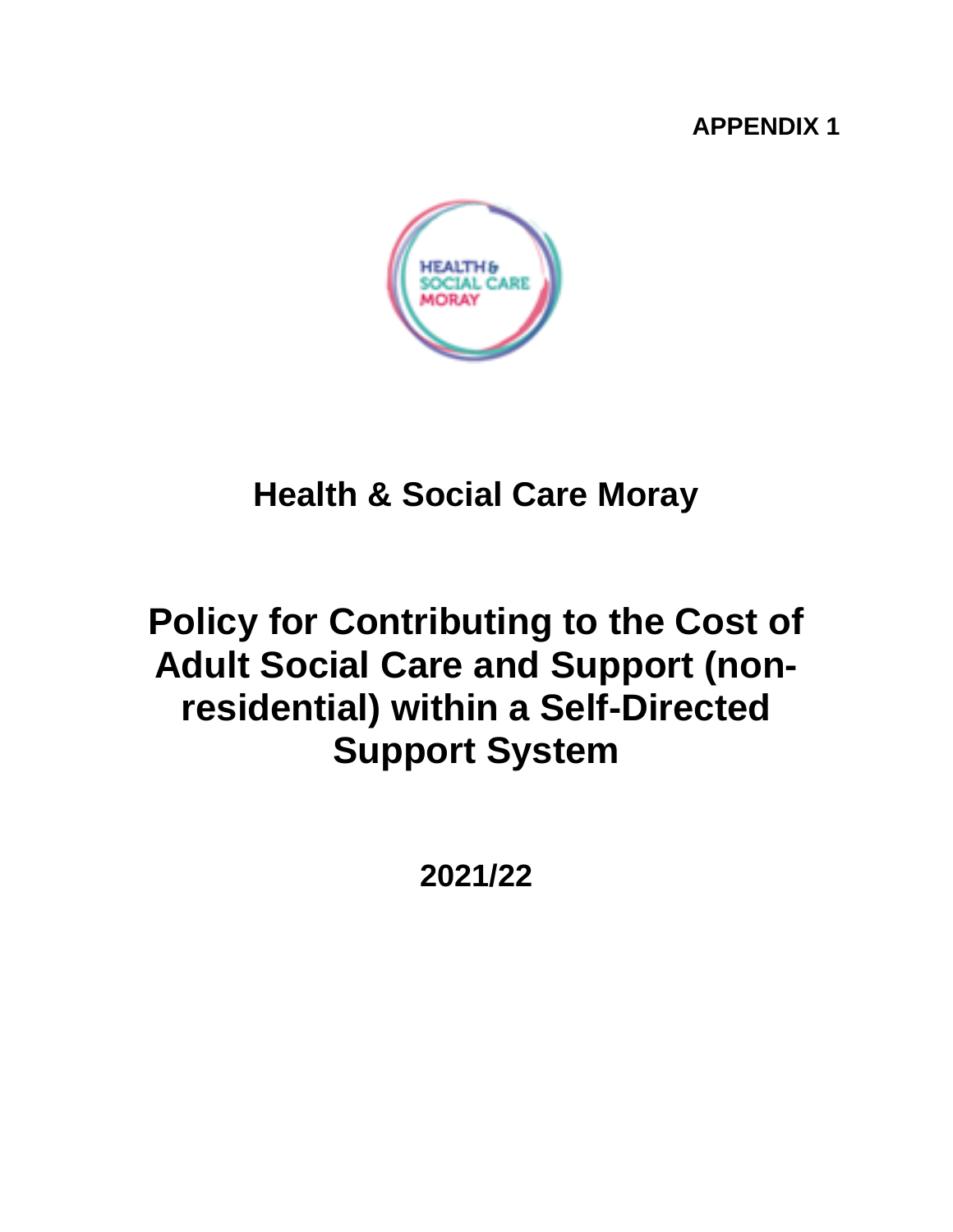# **This document is available in large print format upon request.**

If you need information from the Moray Council in a different format, such as Braille, audio tape or large print, please contact:

如需其他格式(如盲文、录音磁带或大号印刷体)的莫瑞市议会资讯,请联 系:

Jei pageidaujate tarnybos Moray tarybos teikiamą informaciją gauti kitokiu formatu, pvz., Brailio raštu, garso įrašu ar stambiu šriftu, kreipkitės:

Jeśli potrzebują Państwo informacji od Rady Okręgu Moray w innym formacie, takim jak alfabet Braille'a, kasety audio lub druk dużą czcionką, prosimy o kontakt:

Se necessitar de receber informações por parte do Concelho de Moray num formato diferente, como Braille, cassete áudio ou letras grandes, contacte:

Если вам нужна информация от «Морей Каунсл» в другом формате, например шрифтом Брайля, в виде аудиозаписи или крупно напечатанная, обращайтесь:

Si necesita información del consejo de Moray en un formato diferente, como Braille, cinta de sonido o en letra grande, póngase en contacto con:



Moray Council, High Street Elgin, IV30 1BX

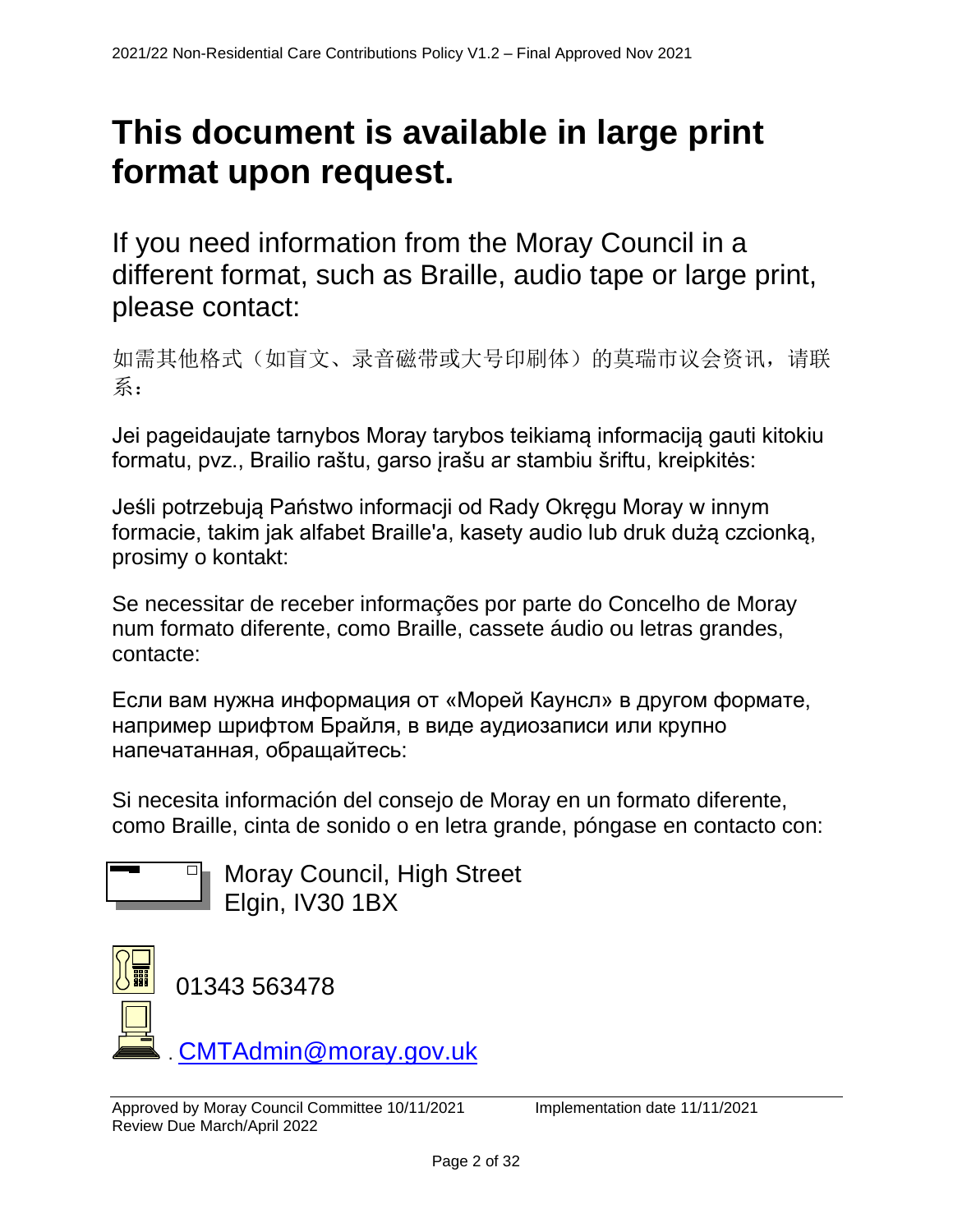# **Contents**

| 1.                                                                                                           |                                                                     | Introduction ……………………………………………………………………………………4             |  |
|--------------------------------------------------------------------------------------------------------------|---------------------------------------------------------------------|------------------------------------------------------------|--|
| 2.                                                                                                           |                                                                     |                                                            |  |
| 3.                                                                                                           |                                                                     |                                                            |  |
|                                                                                                              |                                                                     | Key issues relating to Direct Payments (Option 1) 8<br>3.1 |  |
| 4                                                                                                            |                                                                     |                                                            |  |
| 5.                                                                                                           | Services which an individual will not be required to pay towards 11 |                                                            |  |
| 6.                                                                                                           |                                                                     |                                                            |  |
| Determining the level of the person's contribution to the individual budget 14<br>7.                         |                                                                     |                                                            |  |
|                                                                                                              | 7.1                                                                 |                                                            |  |
|                                                                                                              | 7.2.                                                                | <b>Property</b>                                            |  |
|                                                                                                              |                                                                     |                                                            |  |
|                                                                                                              | 7.3.                                                                | Income and capital not taken into account                  |  |
|                                                                                                              |                                                                     |                                                            |  |
|                                                                                                              | 7.4.                                                                |                                                            |  |
|                                                                                                              | 7.5.                                                                |                                                            |  |
|                                                                                                              | 7.6.                                                                |                                                            |  |
|                                                                                                              | 7.7                                                                 | The final determination of the contribution- The Taper  20 |  |
|                                                                                                              | 7.8                                                                 |                                                            |  |
| 8                                                                                                            |                                                                     |                                                            |  |
| 9                                                                                                            |                                                                     |                                                            |  |
|                                                                                                              |                                                                     |                                                            |  |
|                                                                                                              |                                                                     |                                                            |  |
|                                                                                                              |                                                                     |                                                            |  |
|                                                                                                              |                                                                     |                                                            |  |
|                                                                                                              |                                                                     |                                                            |  |
|                                                                                                              |                                                                     |                                                            |  |
|                                                                                                              |                                                                     |                                                            |  |
|                                                                                                              |                                                                     |                                                            |  |
| 18. Appendices (Financial Assessment Form and Guidance, Non Residential                                      |                                                                     |                                                            |  |
| Approved by Moray Council Committee 10/11/2021 Implementation date 11/11/2021<br>Review Due March/April 2022 |                                                                     |                                                            |  |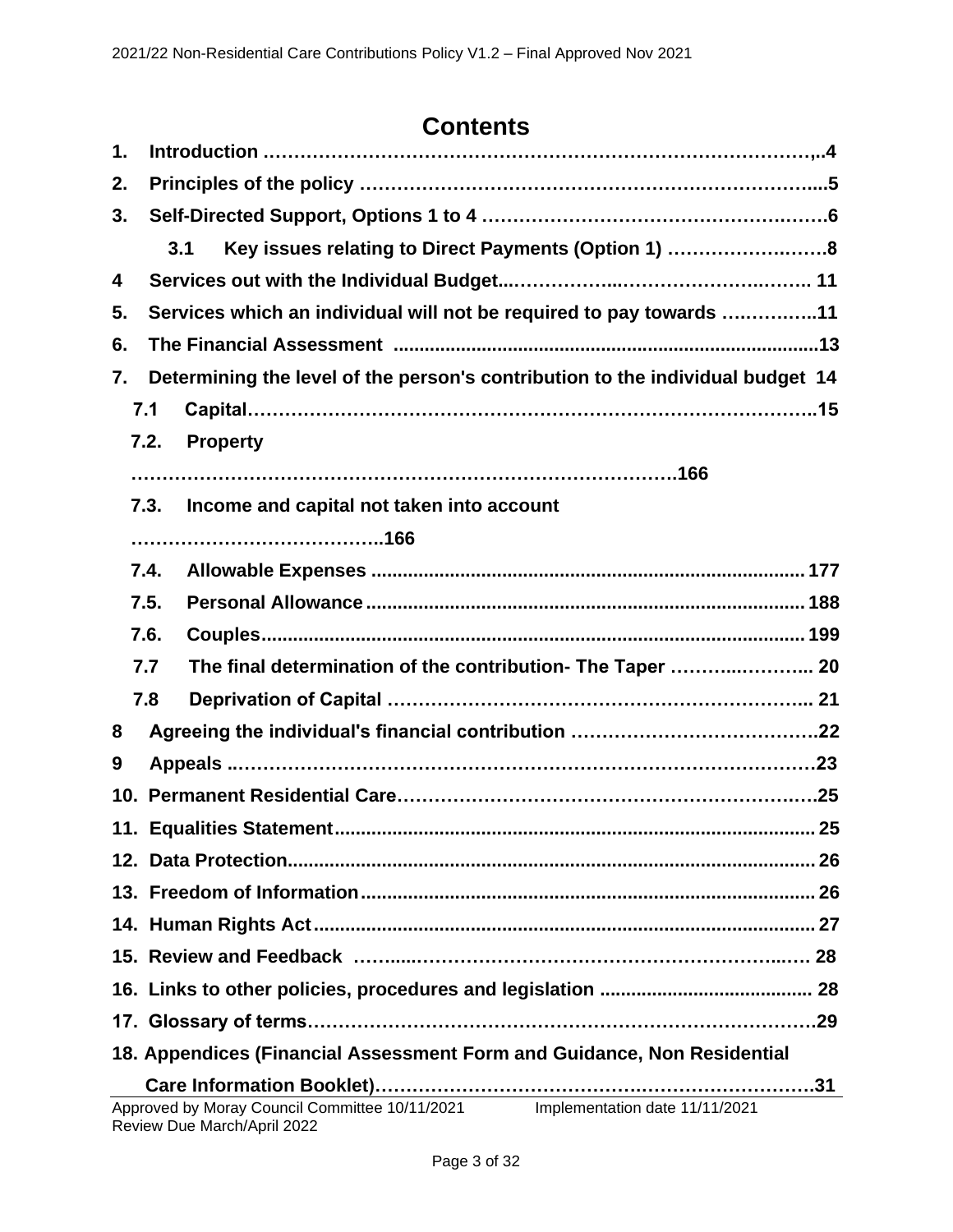## <span id="page-3-0"></span>**1. Introduction**

Health & Social Care Moray (HSCM) was required by the Scottish Government to, and did, implement the Social Care (Self-Directed Support) (SDS) (Scotland) Act 2013. More information is available on the **Self-directed Support in Scotland** website.

This requires HSCM to provide four SDS options (see section 3 of this Policy), with varying levels of choice and control, to people (service users and/or unpaid carers) with eligible social care and support needs.

To ensure a fair, effective, consistent and transparent system is in place, HSCM moved to a contributions policy (Care & Support charge – see the **COSLA Guidance** on [Charging for Non-Residential Care\)](https://www.cosla.gov.uk/about-cosla/our-teams/health-and-social-care/social-care-charging-information) with the introduction of the Social Care (Selfdirected Support) (Scotland) Act 2013.

Under Self-Directed Support (SDS), individuals (service users and/or unpaid carers) will know up front what money, if any, they are entitled to from Health & Social Care Moray as part of their overall weekly personal (individual) budget, to provide the care and support they are eligible for. The aim of the care and support is to achieve the agreed personal outcomes they have identified as important to them.

They will also know how much they will have to contribute (based on their ability to pay) towards their individual budget for the care and support they choose. This is where the support required can be charged for which is not always the case. For example,

- Support that meets the definition of Free Personal Care will not require a contribution from the service user and,
- Unpaid carers will not be required to contribute towards the cost of the support they are eligible for, in line with the Carers (Scotland) Act 2016.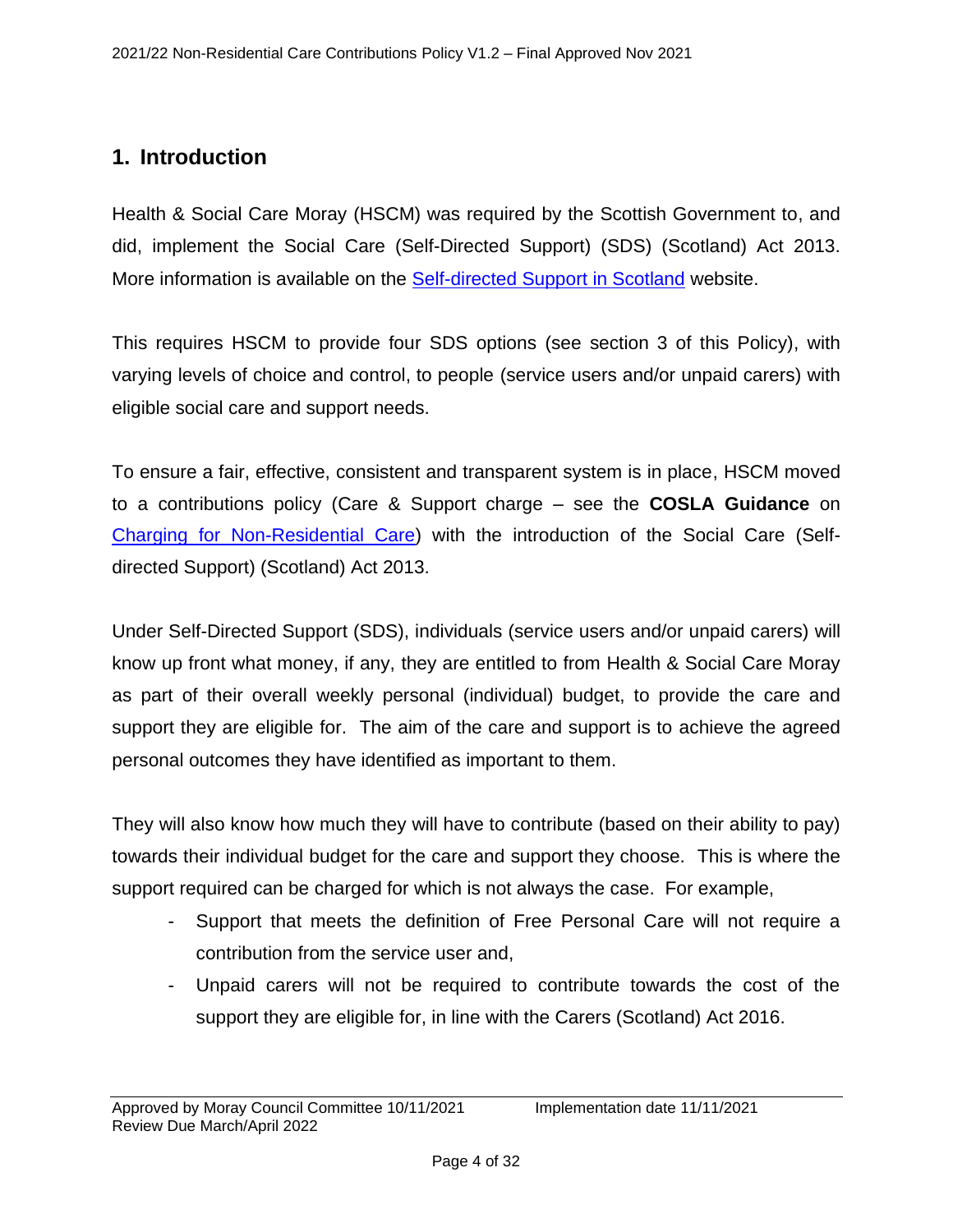This policy explains how Health & Social Care Moray considers and calculates the care & support charge (contribution) individuals over the age of 16 years (unless they remain in children's services beyond that age) will be expected to make (if any) to their overall weekly individual budget for care and support (non residential).

All care & support contributions are determined in accordance with the Department for Works and Pensions rates and regulations, legislation and guidance incorporating the Social Care (Self-directed Support (SDS) (Scotland) Act 2013 and **COSLA** National Strategy & Guidance – [Charges Applying to Non-residential Social](https://www.cosla.gov.uk/about-cosla/our-teams/health-and-social-care/social-care-charging-information) Care Services [2020/22.](https://www.cosla.gov.uk/about-cosla/our-teams/health-and-social-care/social-care-charging-information)

## <span id="page-4-0"></span>**2. Principles of the policy**

This policy is based on the following principles:

- The provision of a Self-directed Support (SDS) individual budget is based on an assessment of care and support needs by Health & Social Care Moray Social Care staff, in accordance with Health & Social Care Moray [Eligibility Criteria.](http://interchange.moray.gov.uk/int_standard/Page_132716.html)
- Any care & support financial contribution an individual is required to make towards the cost of their weekly individual budget is based on HSCM's financial assessment process
- The financial assessment will include specialist advice and assistance to support individuals to maximise their income through claiming for welfare benefits to which they may be entitled
- The proportion of the financial contribution the individual may be required to make will not be influenced by the size of the care and support package required. It will be based on their ability to pay as per the financial assessment process which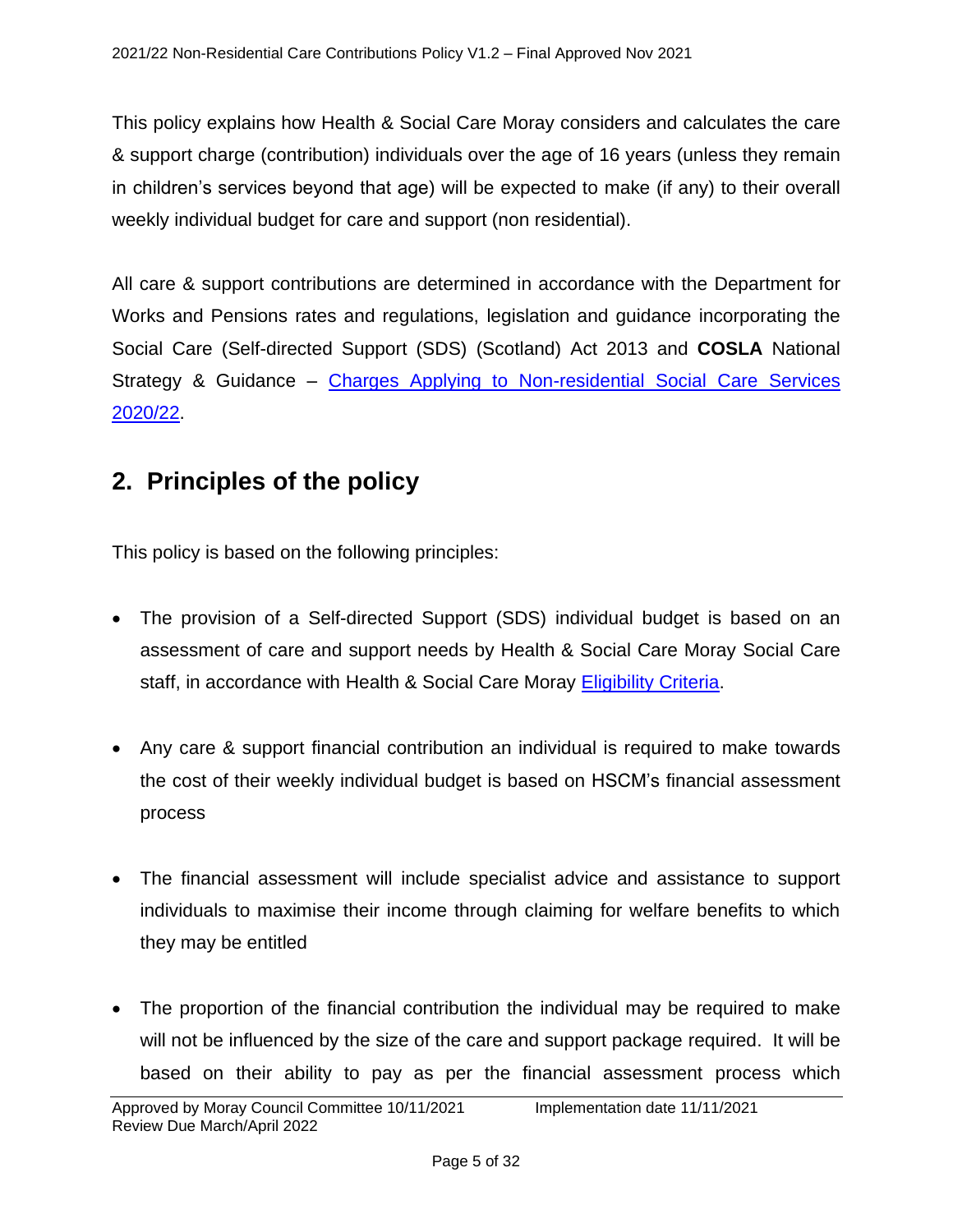considers their income and capital (as well as various disregards that may apply to that individual's income and/or capital – see Section 7)

• There may be some cases where the service user's contribution to the cost of the weekly individual budget is amended or reduced due to an additional disregard, for example, where they have additional costs i.e. additional costs related to a disability and they are in receipt of a disability benefit. This will be considered on a case-bycase basis.

## <span id="page-5-0"></span>**3. Self-Directed Support**

Self-Directed Support (SDS) in Scotland (more information via Age Scotland's Factsheets is available [here\)](https://www.ageuk.org.uk/scotland/information-advice/care-and-support/care-at-home/) empowers people (service users and/or unpaid carers) by ensuring they are at the centre of the process of assessment of their care and support needs and their care and support planning to meet the agreed outcomes they want to achieve.

The objective of SDS is to promote independence, health and wellbeing by giving an individual more choice and control over the support they access to meet their assessed eligible care and support needs and, to achieve the agreed personal outcomes that are important to them.

This includes the use of resources and requires an individual to be aware of the financial value attributed to meeting their agreed personal outcomes – known as an individual budget. An individual budget is an allocation of money (agreed at a Resource Allocation Meeting which considers the individual's care needs/agreed personal outcomes and the support to meet those agreed outcomes) that can be used by an individual to design and purchase support from the public, private or voluntary sector to meet their assessed eligible care and support needs, in line with their personal outcome-based Support Plan or Adult Carers Support Plan (for unpaid carers).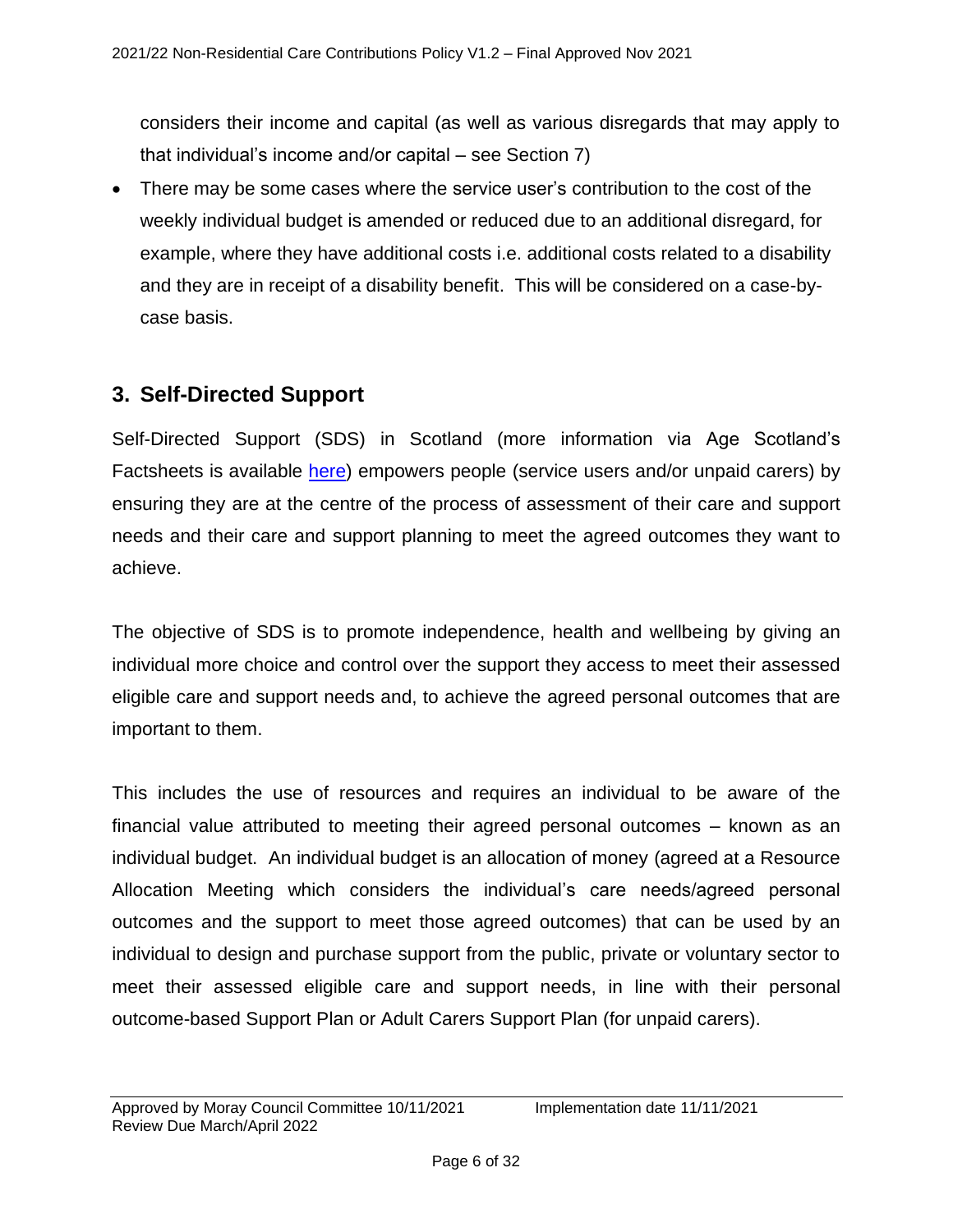A weekly individual budget might be used by a service user to purchase support, for example, having a bath or getting washed and dressed to continue to live in their own home (this type support is likely to meet the definition of free personal care and SDS individual budgets can be used to meet those support needs/personal outcomes). Outwith the home it could be used to arrange support for an individual in college or to enjoy community based leisure pursuits etc. It could also be used by an unpaid carer to access training or leisure activities etc.

The use of an individual budget is subject to certain restrictions and safeguards as set down by law. It must be used in an appropriate way to meet the individual's assessed, eligible, care and support needs and the agreed, personal outcomes they have identified as important to them.

The weekly individual budget is worked out by Health & Social Care Moray using a Resource Allocation System which provides a transparent process for the allocation of resources. The process links the amount of money in each case to the individuals care and support needs/personal outcomes, taking into account the different levels of support people need to achieve their outcomes. This provides an indication (indicative budget) of what it may reasonably cost to meet the service user's outcomes and may not be the final amount allocated. This is so the individual (with support where appropriate) can start to choose and/or arrange support as soon as possible. The initial indicative budget may be 'moderated' (changed slightly based on the service user's care and support needs and the actual cost of achieving their personal outcomes) to give the agreed individual budget.

There are 4 options available to an individual to choose, arrange and manage their support: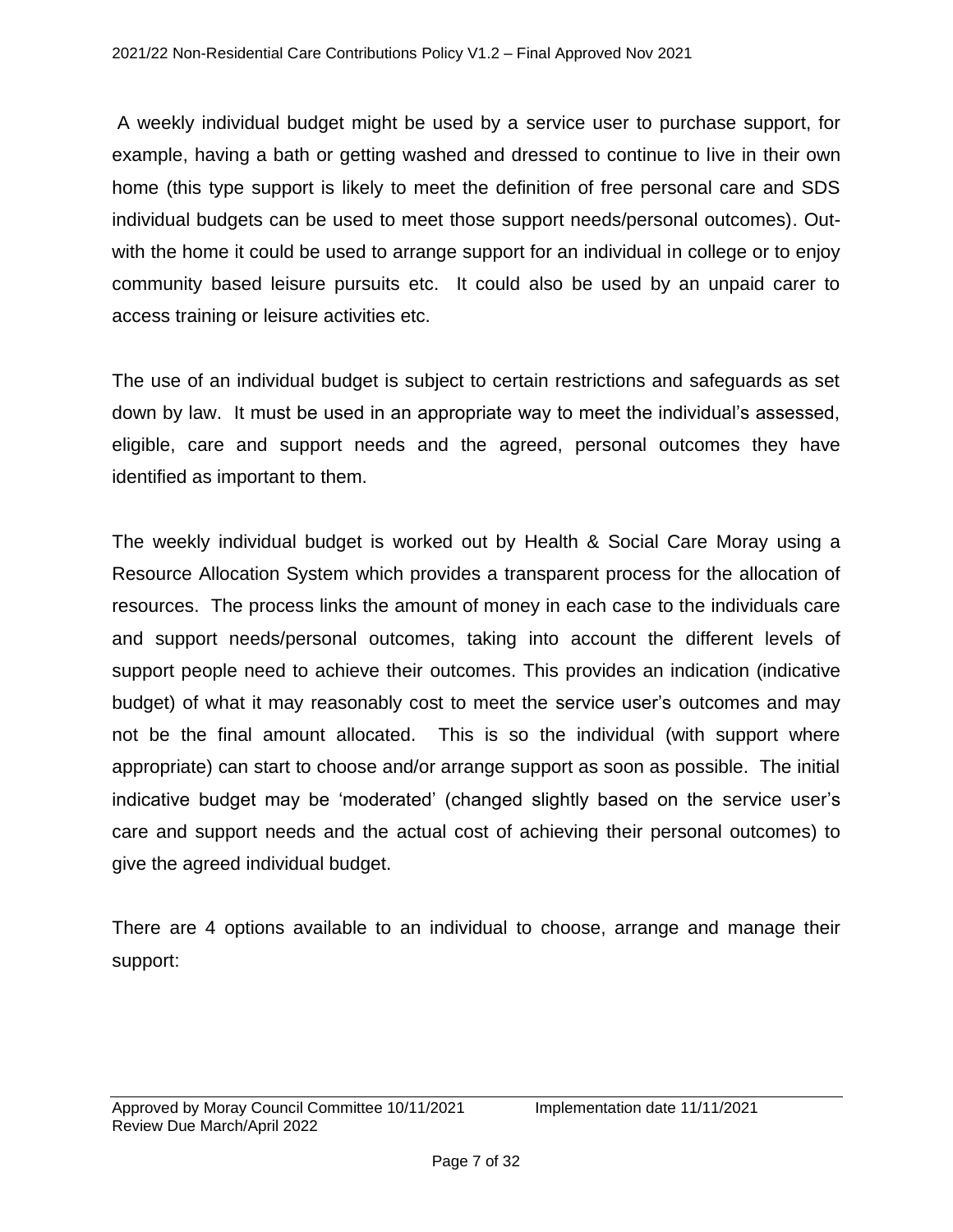**Option 1 –** Health & Social Care Moray making a **direct payment** to the service user for them to choose and arrange their own support to achieve the agreed outcomes in their support plan (help is available with this if it is required by the service user).

**Option 2 -** The selection of support by the service user, the making of arrangements for the provision of that support by Health & Social Care Moray on behalf of the service user and, where that support is provided by someone other than Health & Social Care Moray, the payment by Health & Social Care Moray of the relevant amount in respect of the cost of that support.

**Option 3 -** The selection of support for the service user by Health & Social Care Moray, the making of arrangements for the provision of that support by Health & Social Care Moray and, where that support is provided by someone other than Health & Social Care Moray, the payment by Health & Social Care Moray of the relevant amount in respect of the support.

**Option 4 -** The selection by the service user of a mix of Options 1, 2 and/or 3 for their support and, where the support is provided by someone other than Health & Social Care Moray, the payment by Health & Social Care Moray of the relevant amount in respect of the support.

## **3.1 Key issues relating to Direct Payments (Option 1)**

#### **3.1.1**

Direct Payments paid Net of the service user's contribution and Prepayment Cards In many cases, where the service user is assessed as able to contribute some of their income towards their individual budget, the individual budget amount will be made up of a contribution from the service user and a contribution from HSCM. The contribution from HSCM to the cost of meeting the eligible care and support (the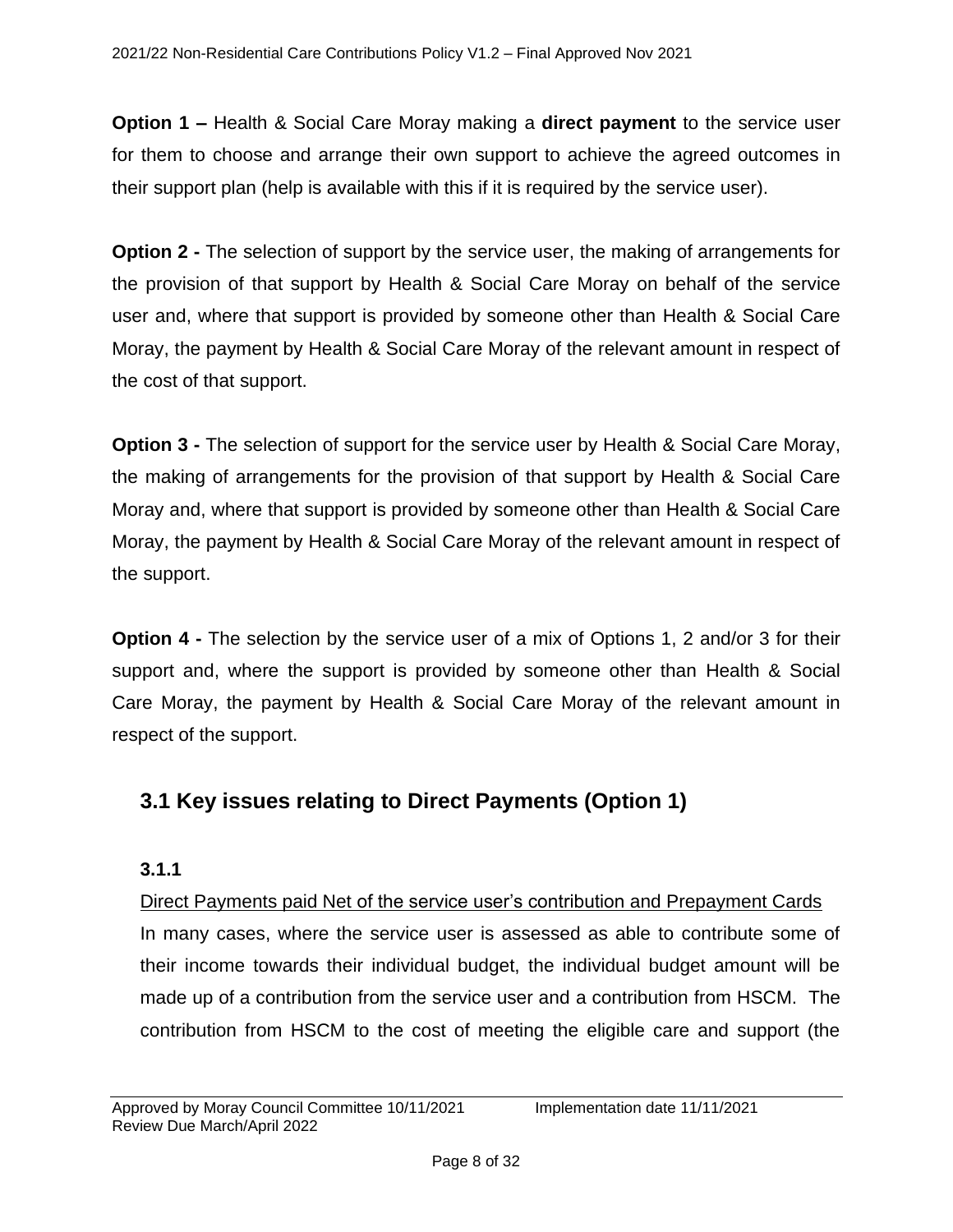service user's overall individual budget) is paid as a Direct Payment to the service user if the service user chooses option 1 under Self-directed Support.

HSCM will pay its contribution as a Direct Payment to the service user (so the payment will be Net of the service user's contribution) rather than paying the full amount of the individual budget then asking the service user to pay their contribution to HSCM. This is consistent with CoSLA Charging Guidance and simplifies the administrative process.

Instead of paying their contribution to the individual budget to HSCM, the service user will have a prepayment card (in cases where the Direct Payment is not used to directly employ a Personal Assistant) that they can add their contribution to (see also section 8 of this policy). This will enable them to secure the support they have been assessed as requiring through combining HSCM contribution (the Direct Payment) with their own contribution applied to the prepayment card. As stated in section 8 of this policy, any issues with making payments and with use of the individual budget can be picked up and addressed earlier through reports that can be generated about use of the prepayment cards.

A Gross payment (i.e. the entire individual budget paid by HSCM as a Direct Payment to the service user in lieu of a reimbursement from the service user for their assessed contribution) would only be considered in exceptional circumstances. If a request from a service user to have a Direct Payment paid Gross (rather than Net) is made this would be discussed between the SDS Team and Team/Service Managers for a decision to be made and, to ensure a consistent approach is being taken when considering a request for a Gross payment of the Direct Payment.

#### **3.1.2**

What if the service user does not make their contribution to the Individual Budget?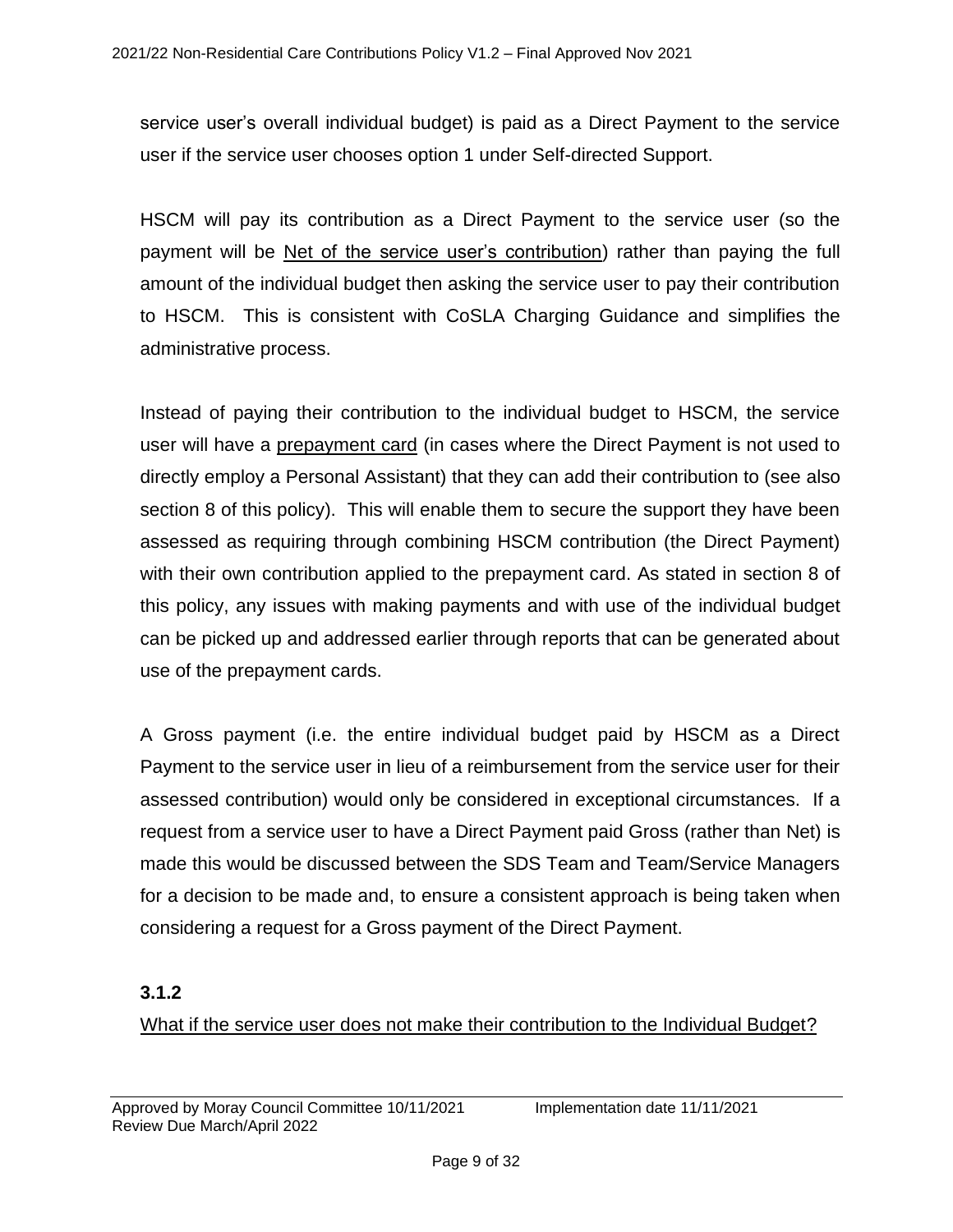If the service user does not make their assessed contribution to their weekly individual budget they will only have the Net payment which was contributed by the Authority. That means that the service user will either not be able to meet all of their agreed, personal outcomes or they will be able to but at a lower cost than their individual budget was first calculated at. In these circumstances there are several possible options which will be discussed with a Team/Service Manager;

- a) Remind the service user of the need to make their assessed contribution from their weekly income (**as per the signed Direct Payments Agreement**) in order to meet all their support needs/agreed, personal outcomes.
- b) Reiterate to the service user the need to pay in their assessed contribution and if not, the Direct Payment could be reduced (following a **review of the support & the Direct Payment by a Social Worker** to ensure the personal outcomes were still being met) by the level of the service user's assessed contribution. This is because the service user may have been able to meet their outcomes with a smaller budget.
- c) Reiterate the need for the assessed contribution to be paid into the account. If the service user continues not to pay this into the account, then they may no longer be able to receive a Direct Payment as they are not adhering to the terms and conditions of the Direct Payment Agreement. Other SDS Options may be offered instead of Option 1 after a social work review of the support.
- d) See also Section 9 of this Policy

#### **3.1.3**

#### A Cap on HSCM contributions under option 1 – Direct Payments

The purpose of a Direct Payment is to provide choice and control for the service user to meet their agreed personal outcomes and to do so within the resources allocated (through Resource Allocation – applying outcomes to the real cost of meeting these outcomes).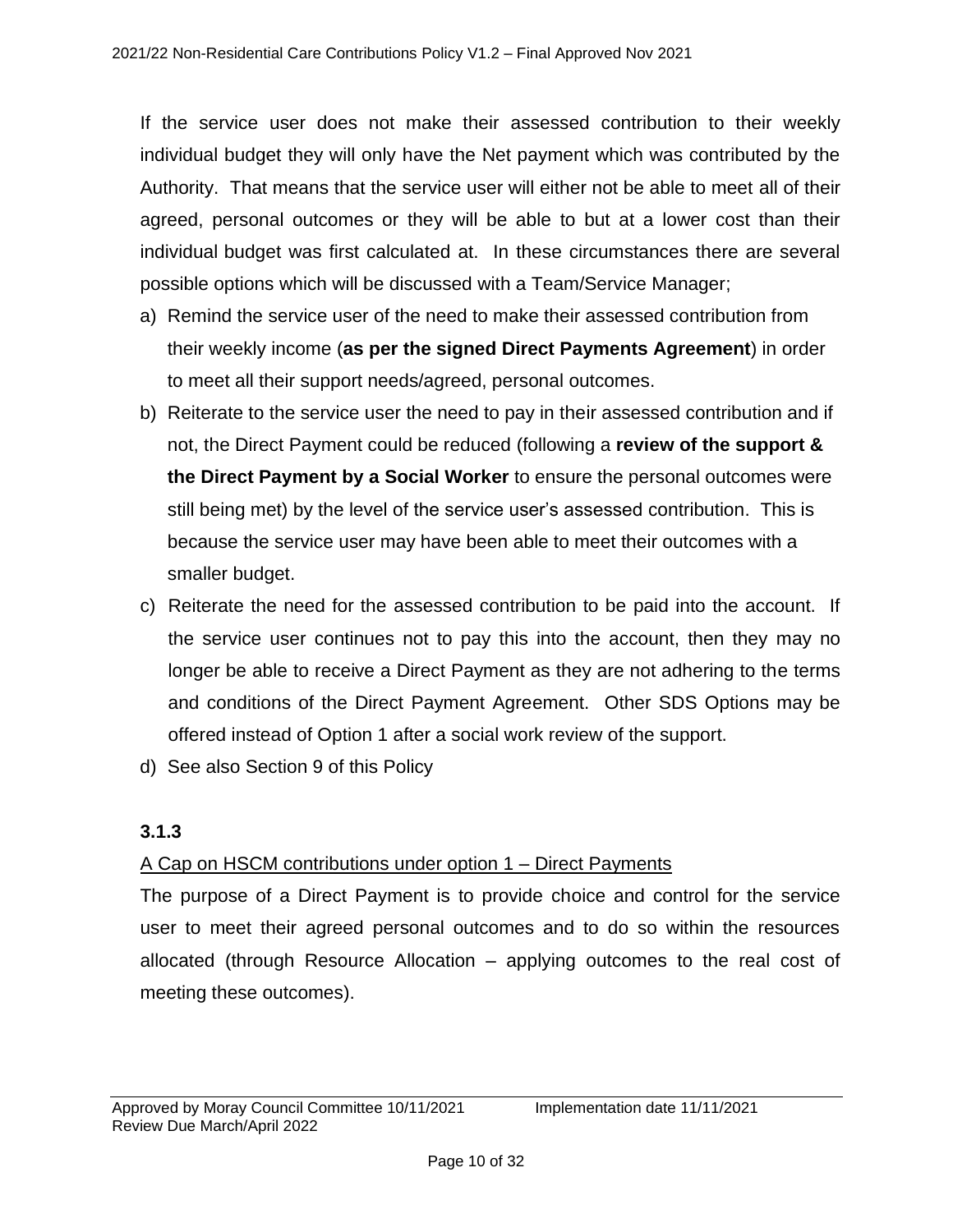One of the most important elements of the Self-directed Support legislation and guidance is that service users should have more choice over how their care and support is delivered and who provides it. Therefore when HSCM sets the cap on the amount we contribute for care and support, the amount has to ensure that the service user's choice of support/provider is not unduly restricted.

HSCM has benchmarked the hourly rate it pays and at this time is satisfied that the 'agency' rate (i.e. for the service user to employ a private home care provider) it has set ensures maximum choice, in that the service user could secure support from a range of providers at the rate we have set, or less. This rate will continue to be benchmarked against private agency rates.

## **4. Support out with the individual budget**

There is a range of support which Health & Social Care Moray has a duty to provide for which an individual will not be required to use their individual budget to pay for. These include:

- Information and advice
- A care needs assessment
- A financial assessment
- Care management (please note: this may be part of the cost of choosing an Individual Service Fund (ISF) Provider under Option 2 of SDS and this cost will be included in the Individual Budget in such cases)
- Criminal Justice Social Work Services.

## **5. Support which an individual will not be required to contribute towards**

**Unpaid Carers** will not have to contribute towards the cost of support they are eligible for, in line with the [Carers \(Scotland\) Act 2016.](https://www2.gov.scot/Topics/Health/Support-Social-Care/Unpaid-Carers/Implementation/Guidance) Unpaid Carers can access support they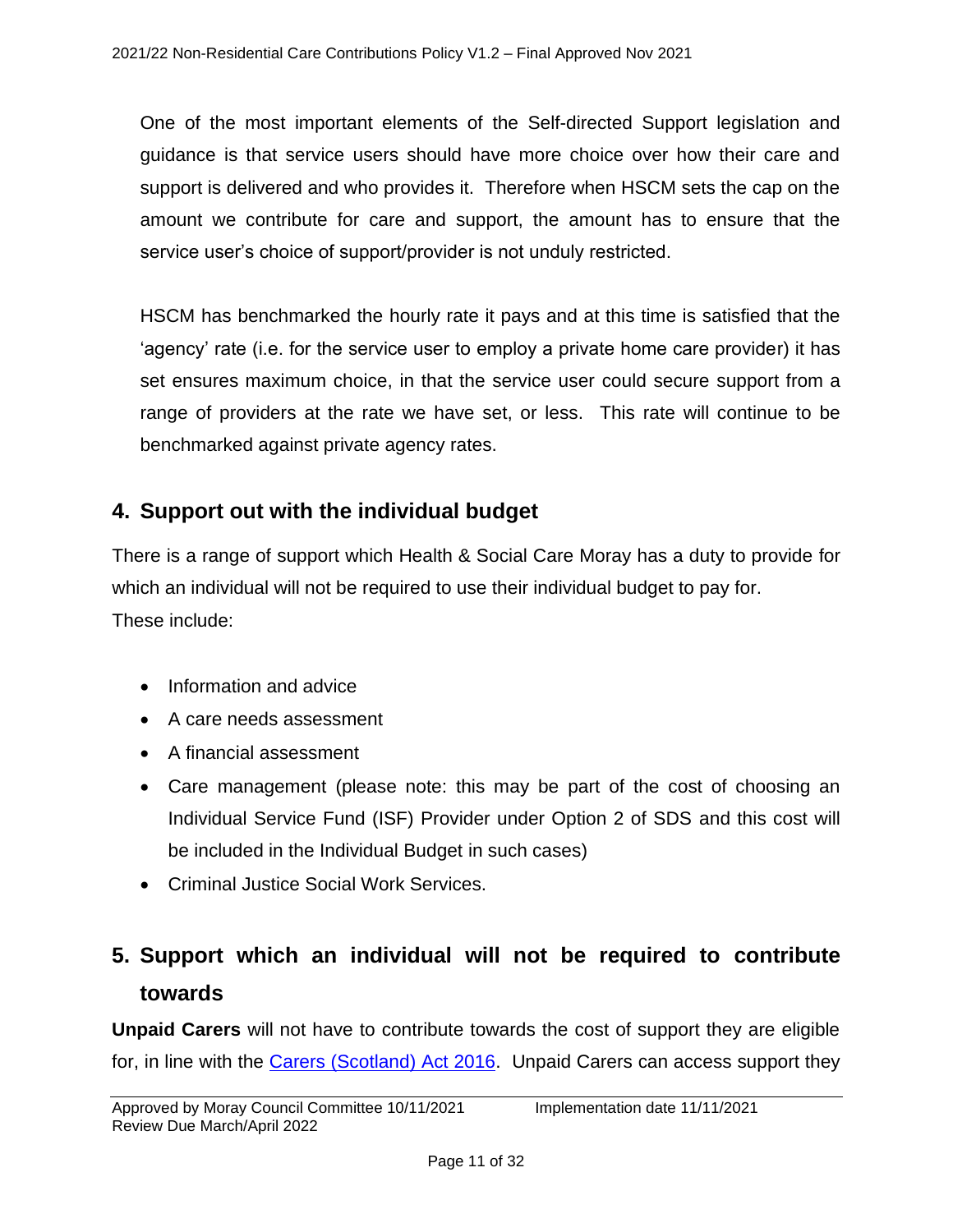are eligible for via Self-directed Support (SDS) and any contribution they are eligible for from HSCM to meet their agreed personal outcomes.

**Service Users** will not be required to pay towards the cost of:

- Personal care/support that meets the definition of Free Personal Care, including support with meal preparation
- Non-personal care at home which is a new or additional service for up to a maximum of 12 weeks (84 days) following discharge from hospital
- Support classed as Education or Training funded through a Self-directed Support **Budget**

Anyone diagnosed with end stage terminal illness [\(DS1500](https://www.mariecurie.org.uk/help/support/benefits-entitlements/benefits-social-care-system/ds1500-form) form to have been issued or the eligibility criteria met – see the sections on eligibility specifically Critical and Substantial Care Needs descriptions in Section 7 of the National [Guidance\)](https://www.gov.scot/binaries/content/documents/govscot/publications/advice-and-guidance/2015/01/personal-and-nursing-care-of-older-people--national-standard-criteria-and-waiting-times-guidance/documents/personal-and-nursing-care-of-older-people---national) will not be required to pay towards the cost of:

• End of life care at home.

Anyone receiving treatment under the Mental Health (Care and Treatment) (Scotland) Act 2003 who has a compulsory treatment order in place, will not be required to pay towards the cost of their care and support. More information on the Act and compulsory orders can be viewed on the Mental Welfare Commission website [http://www.mwcscot.org.uk/the-law/mental-health-act/.](http://www.mwcscot.org.uk/the-law/mental-health-act/)

Individuals will not be required to contribute towards the cost of Reablement support they have been assessed as eligible for, including personal and non-personal care at home, for a maximum of 12 weeks (84 days). Reablement sits at tier 2 of the **Moray (Partners in Care) 3 tier policy** for the delivery of health and social care services.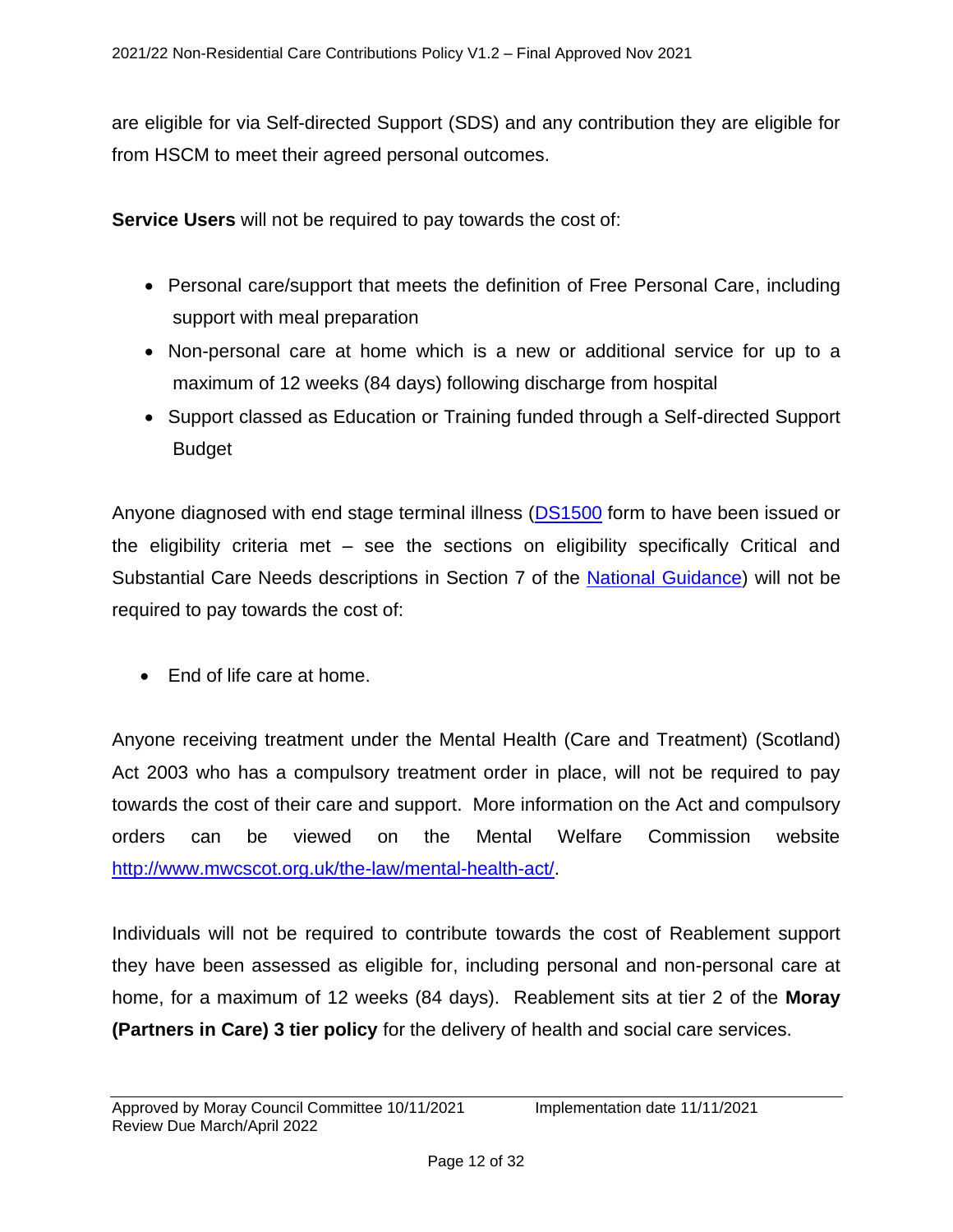Tier 1 support involves advice, information, prevention and signposting to relevant local support.

Tier 2 support includes [reablement](http://www.moray.gov.uk/moray_standard/page_79494.html) intensive support to help regain or retain skills for independent living and where possible to prevent, reduce or delay longer-term or ongoing care and support needs).

#### For example;

Mr R had a fall at home and was later discharged from hospital after being assessed as needing support to go back home. It was assessed that he may benefit from Reablement support to help him to regain some skills for independent living. He was provided with this free support for a time-limited period of up to 12 weeks at home. Health and Social Care professionals identified with Mr R the personal outcomes that were important to him and provided support to enable him to achieve these. This included supporting him to carry out his own personal care tasks, support with falls prevention, practical support with shopping/support to make meals and providing him (based on an OT assessment) with some minor disability adaptations to assist with his mobility (he was supported to use these). This achieved the aim of minimising the amount of ongoing care and support he needed and supported him to achieve the personal outcomes he had identified as important (including increasing his ability to carry out tasks himself as well as increasing his confidence and sense of security/safety when carrying out daily living tasks). As part of ongoing assessment Mr R's care and support needs were reviewed throughout the 12 weeks. This confirmed that he no longer required ongoing community care support. Mr R was then provided with information and advice about, signposted to and accessed wellbeing and prevention support/facilities provided in his local community. This continued to help him to delay and/or prevent longer-term care and support needs.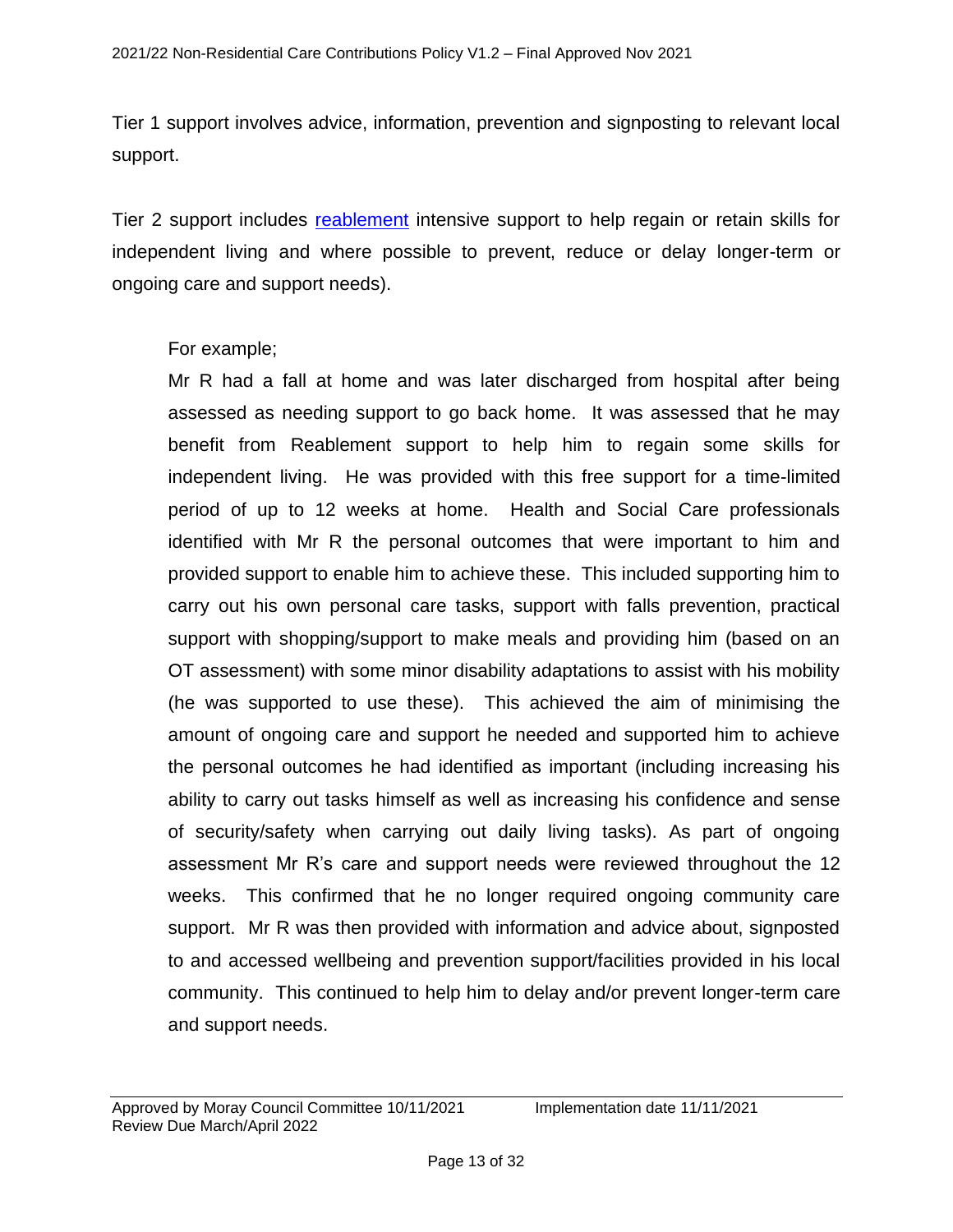## <span id="page-13-0"></span>**6. The Financial Assessment**

This relates to **service users** (unpaid carers will not have to contribute to the cost of the support they are eligible for). After an individual has had an assessment of their care and support needs and if they are eligible for support, they will be offered a financial assessment. This is carried out by a member of the Community Care Finance Team who will require a range of information (gathered by the team/social work) relating to the person's finances to determine their ability to contribute towards the cost of their weekly individual budget and at what level. If an individual does not take up the offer of a financial assessment, it will be assumed they have sufficient income to meet the total value of the chargeable element of their individual budget.

A copy of the Financial Assessment form (and other supporting documents such as the financial assessment guidance and procedure notes) is available from the Community Care Finance Team.

# **7. Determining the level of the person's contribution to the individual budget**

Section 7 to 7.7 relates to **service users** (unpaid carers will not have to contribute to the cost of the support they are eligible for). The amount will vary from individual to individual.

A person's ability to contribute towards their weekly individual budget is based upon their available weekly income and level of capital. This is worked out by looking at what can be included in the calculation and what should be left out or disregarded.

Health & Social Care Moray begins by considering income from a range of sources, for example (this list is not exhaustive):

• Capital, savings and investments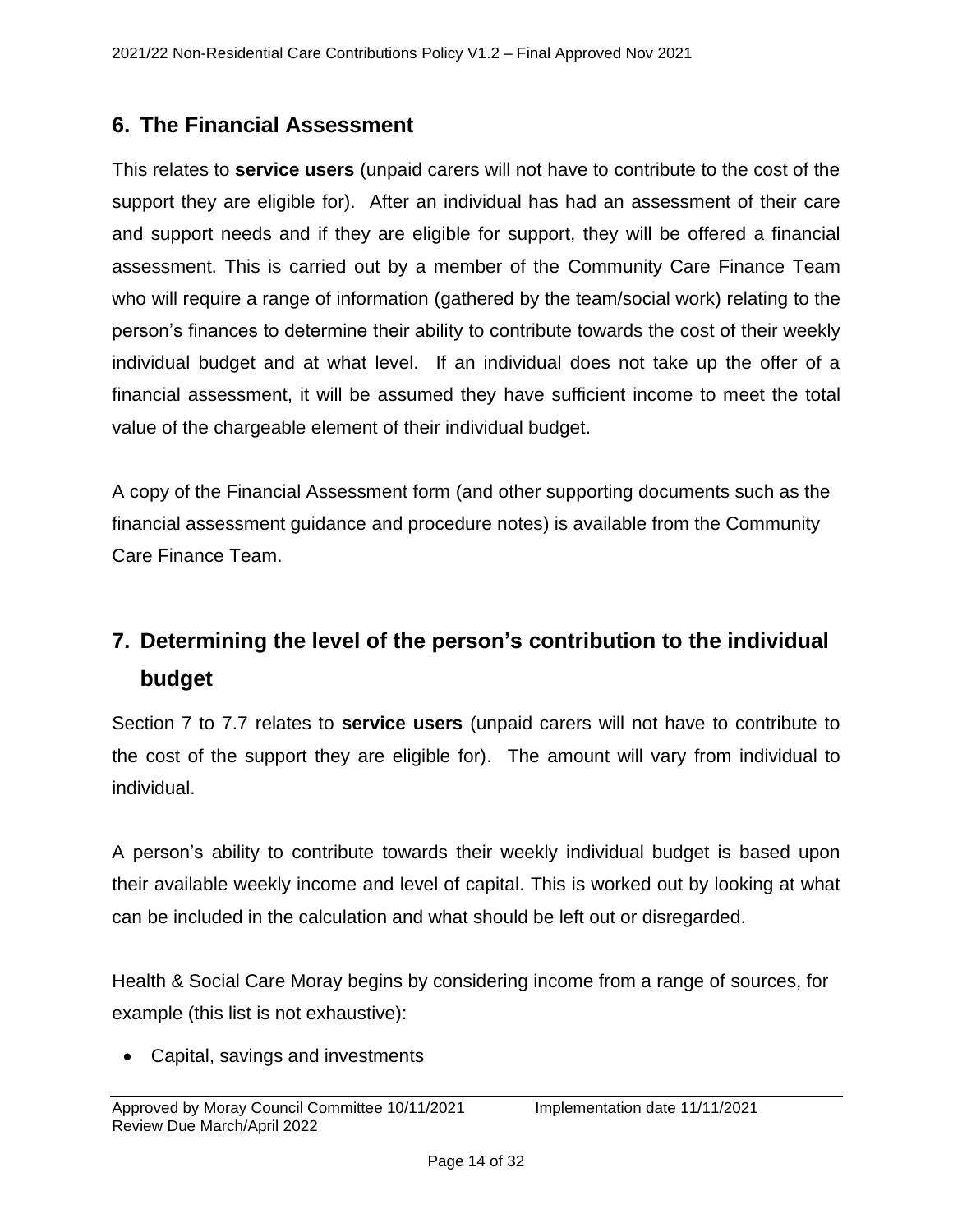- Net earnings from employment
- Other property/land (not the individual's sole or main property)
- Any other sources of income such as rental income
- Allowances Attendance Allowance; Carers Allowance; Disability Living Allowance/Personal Independence Payment (PIP) care component/daily living amount; Disability Living Allowance (mobility component)/Personal Independence Payment (PIP) mobility component; Employment and Support Allowance; Severe Disablement Allowance
- Credits Pension Credit Guarantee Credit; Pension Credit Savings Credit; Universal Credit; Working Tax Credits
- Benefits
- Pensions Bereavement Pension/Allowance; Retirement Pension; War Widows Pension; War Disability Pension; Occupational Pension
- Income Support
- Compensation Payments

#### **7.1. Capital and Tariff Income**

Anyone under pension age who has capital (including savings) of over £16,000 will not receive funding from Health & Social Care Moray towards their chargeable individual budget costs.

If someone **under pension age** has capital of between £6,000.01 and £16,000 a tariff (or assumed) income will be applied to that capital at the rate of £1 for every £250 they have above £6,000.01 and this will be added to the calculation of their actual weekly income.

For example, if the person has £7,100 in savings they will be assumed to have an additional income from that capital of £5 per week which will be added to their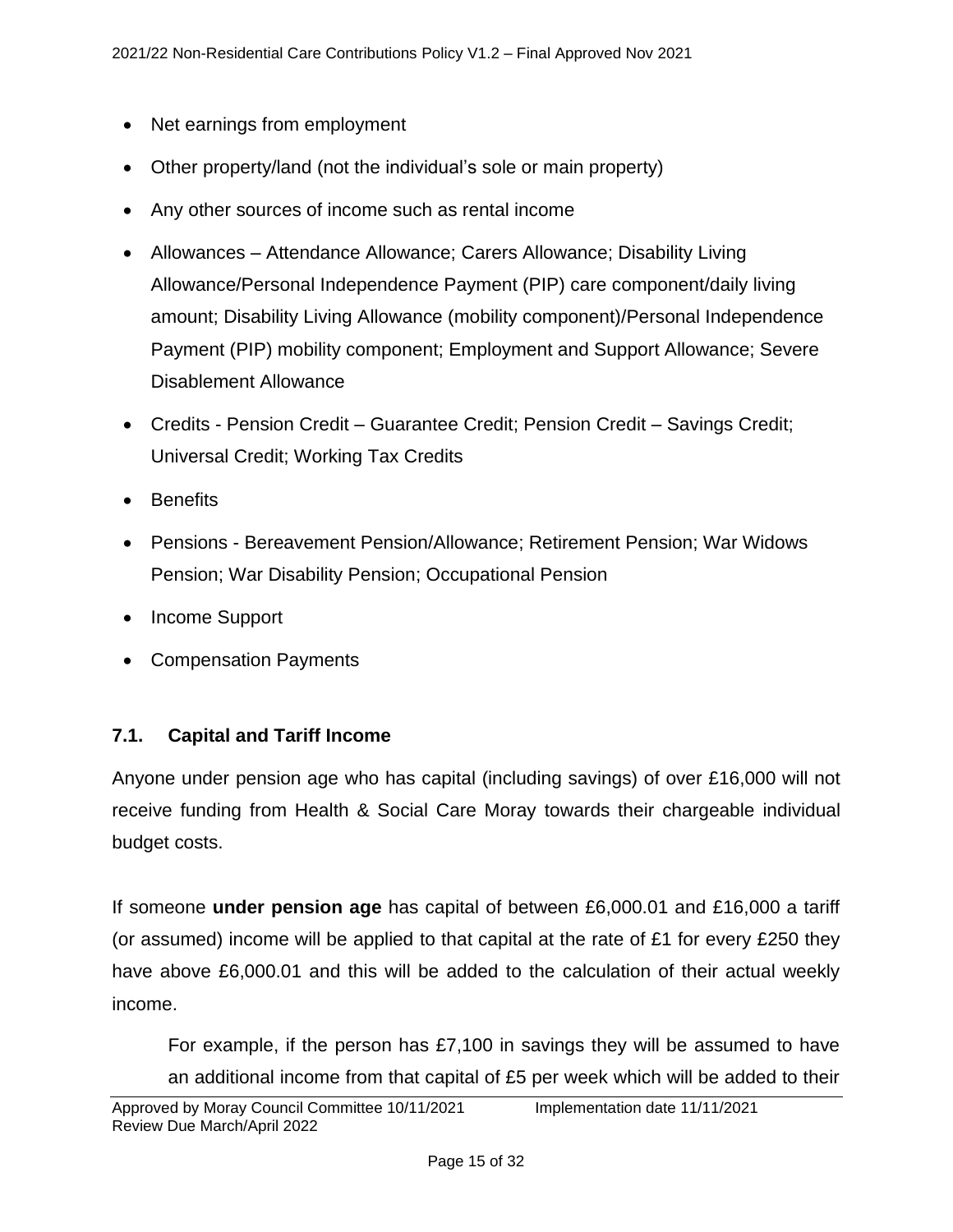actual weekly income from pensions and other benefits etc. and the total income will be included in the financial assessment.

For anyone **over pension age** there is no upper capital limit.

If someone over pension age has capital over £10,000 a tariff (or assumed) income will be applied to that capital at the rate of £1 for every £500 they have above £10,000 and this tariff (or assumed) income will be added to their actual weekly income for the financial assessment.

For example, if the person has £13,200 in savings they will be assumed to have an income from those savings of £7 per week and that is added to their actual weekly income for the financial assessment.

#### <span id="page-15-0"></span>**7.2. Property**

The value of the home in which the individual lives i.e. the main or sole residence, is disregarded in full.

The value of the person's ownership in any second or subsequent properties will be taken into account as capital.

If the property (main residence or second property) is being marketed for sale it will be disregarded for a period of 26 weeks or longer if considered reasonable in line with Department of Work and Pensions (DWP) regulations.

#### <span id="page-15-1"></span>**7.3. Income and capital not taken into account**

The following types of income are not taken into account in the financial assessment. Any payment from:

- Child benefit
- Child Tax Credit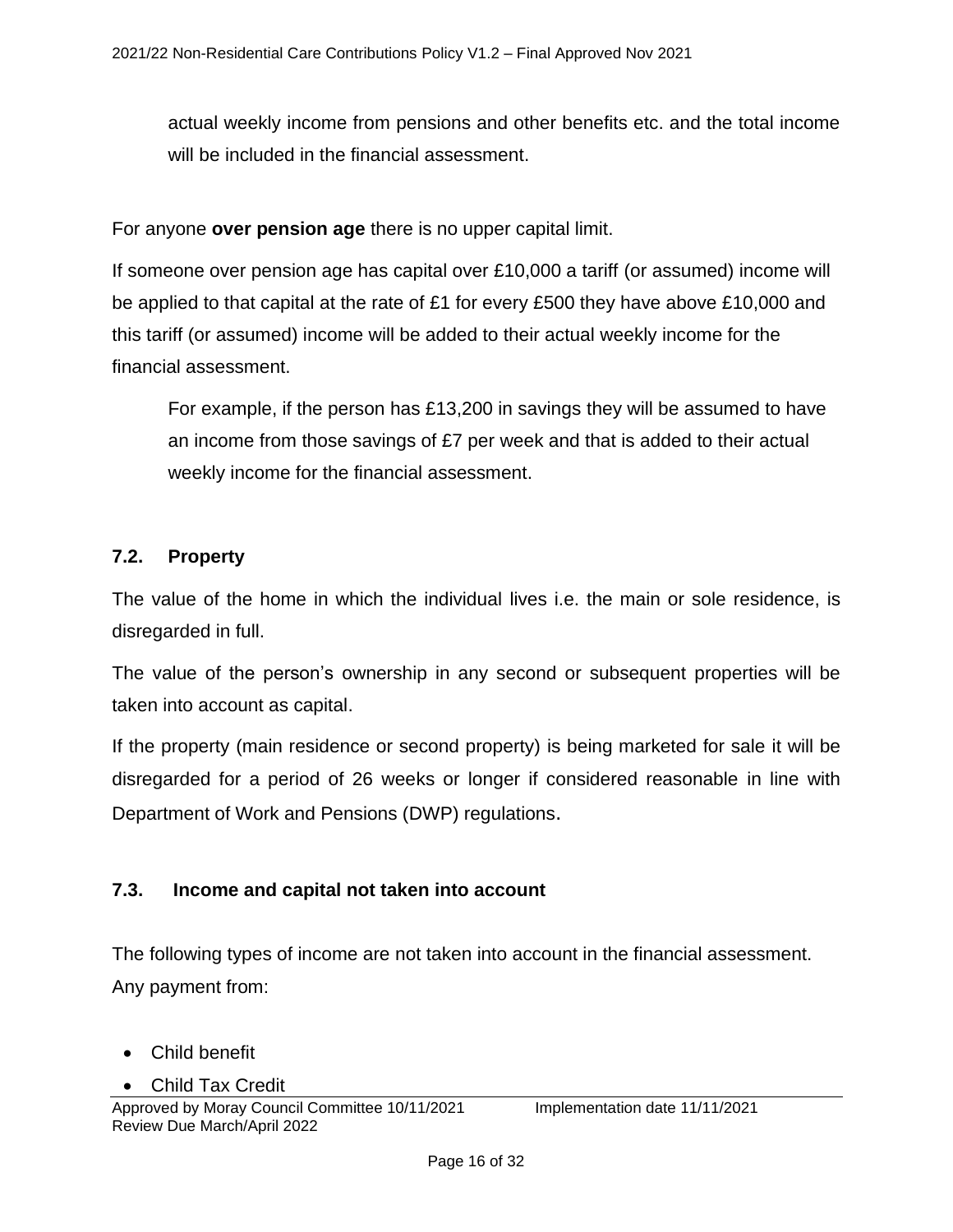- Christmas bonus
- Council Tax Benefit
- Disability Living Allowance/Personal Independence Payment (Mobility component)
- Far East Prisoner of War payment
- Gallantry awards
- Housing Benefit / Discretionary Housing Payment
- Kinship Care payments
- Social Fund Payments
- Payments from the Scottish Welfare Fund
- Student's grant payment from a public source intended for the childcare costs of a child dependent
- Therapeutic Earnings/Permitted Work Earnings
- Value of a service-user's main or sole residence
- War Pension
- War Disability Pension
- War Widows Pension (Pre-1973)
- Winter fuel payments

#### <span id="page-16-0"></span>**7.4. Allowable Expenses**

Deductions/disregards will be made from an individual's assessed income for the following allowable expenses:

- Housing Costs Rent/Mortgage Payments
- Discretionary Housing Payment
- Council Tax/Water Rates
- Mortgage Insurance
- Property Insurance Buildings
- DWP Personal Allowance
- DWP Pensioner Premium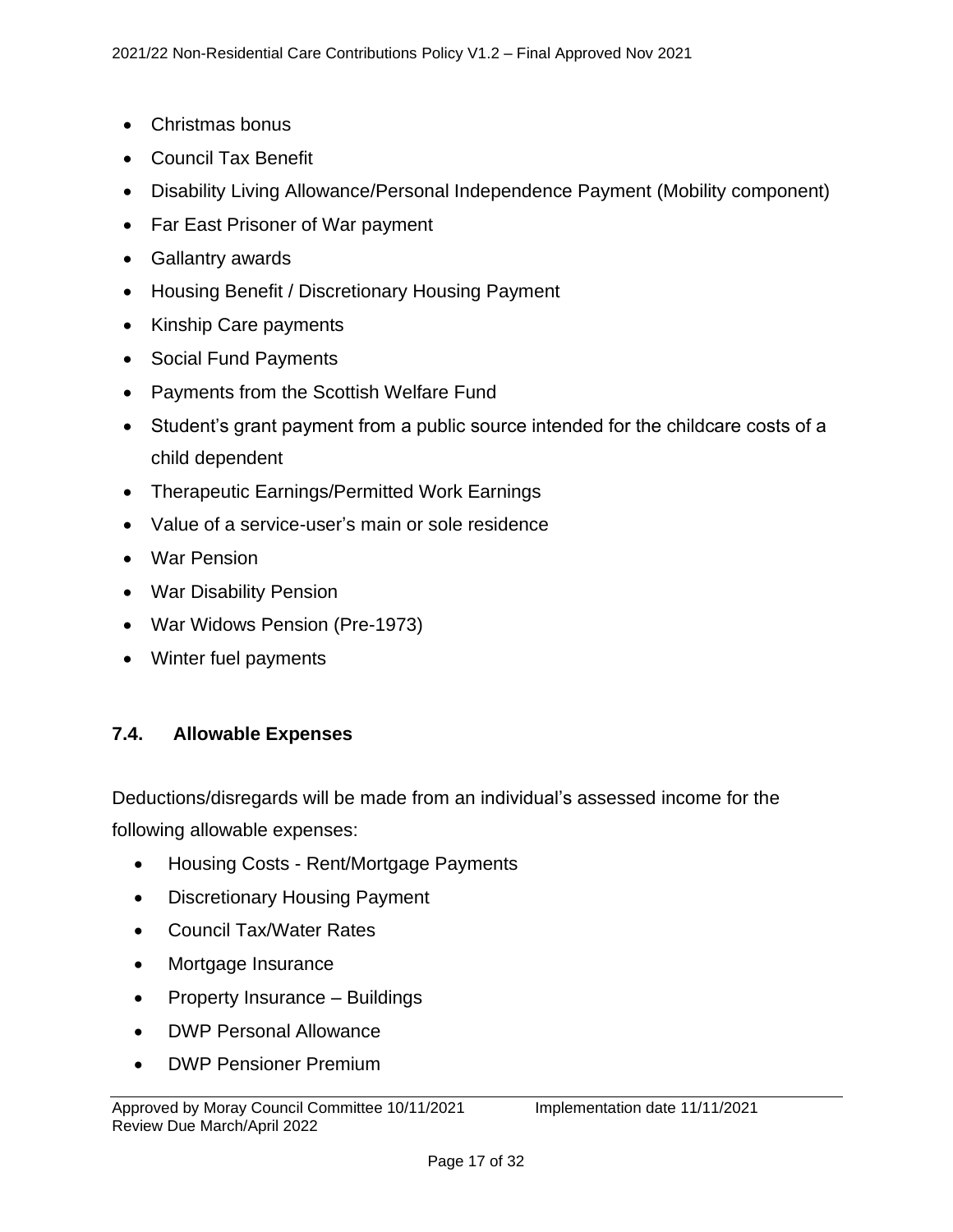- DWP Disability Premium
- Employment Support Allowance Work Related Activity or Support **Component**
- Attendance Allowance Night Element (if applicable)
- DLA Care Component Night Element (if applicable)
- Personal Independence Payment enhanced daily living element (if applicable)
- DLA/PIP Mobility Element (if applicable)
- War Widows Pension (Pre 1973)
- % of Income from Lodgers
- % of Earnings
- % of Student Loan
- % of Regular Charitable Payments
- Couples Income Adjustment

#### <span id="page-17-0"></span>**7.5. Personal Allowance**

To ensure an individual is not forced below recognised subsistence levels, Health & Social Care Moray applies an income protection threshold. This threshold is set at a person's basic DWP benefit entitlement (Personal Allowance - such as Income Support/Pension Guarantee Credit) plus a buffer of 25% (rounded up, where applicable, in favour of the service user). This means that a person will retain **at least** (there may also be other income disregards as above) their weekly DWP personal allowance (i.e. Pension Guarantee Credit if over pension age) plus a buffer of 25% over and above that amount.

For example;

Ms. L who is over pension age is assessed as having eligible care and support needs and receives free personal care at home. She requires some other support at home which can be charged for by Health & Social Care Moray. The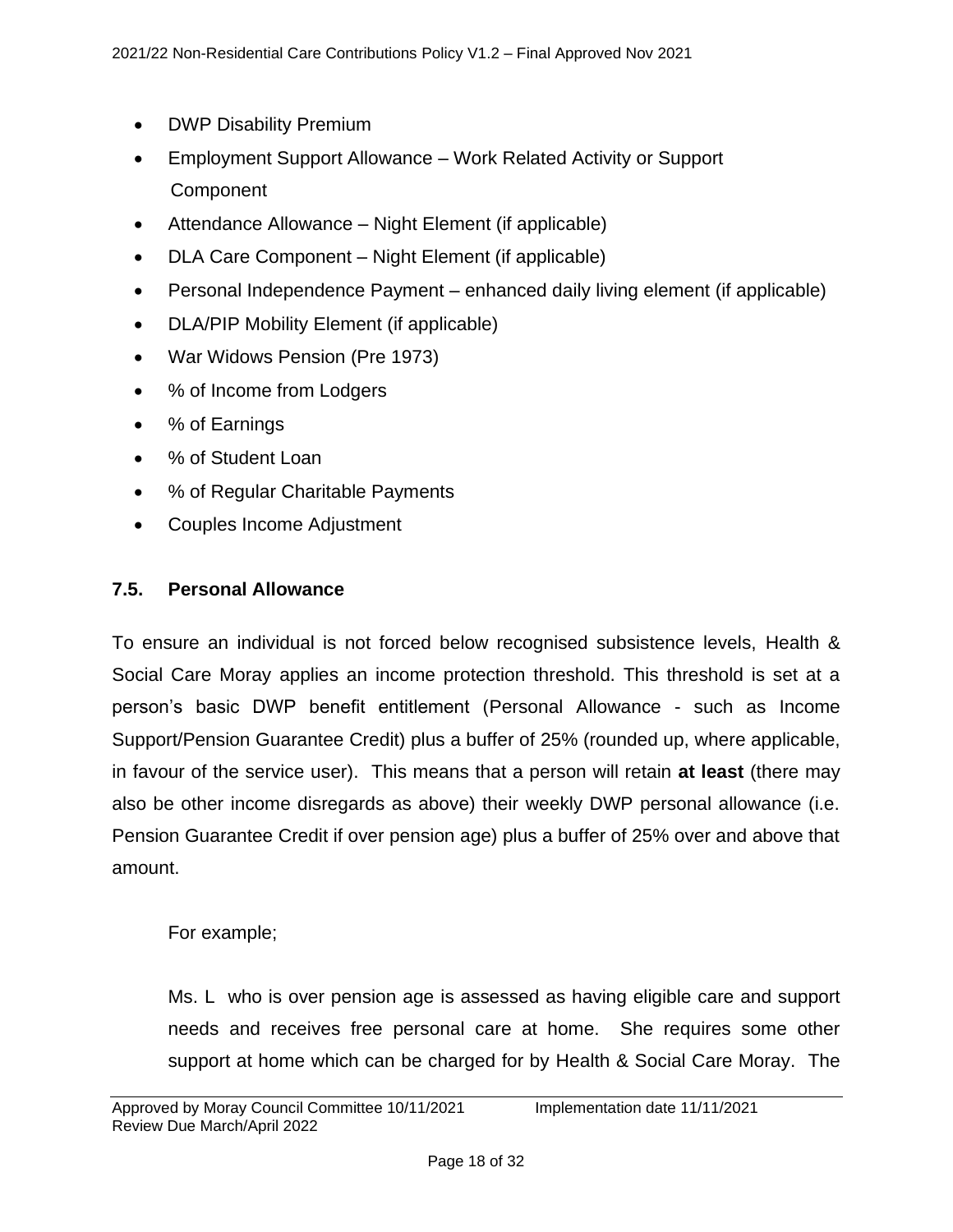financial assessment identifies that Ms. L has savings under £10,000 (so no tariff income is applied on her capital) and income of £272 per week made up of a State Pension, Pension Guarantee Credit and Attendance Allowance. Ms. L has to keep at least her Pension Guarantee Credit (£177.10 for a single person) plus the 25% buffer which comes to £222 (rounded up in favour of the service user). Ms. L therefore appears to have £50 available for a contribution to her support costs (individual budget contribution). However Health & Social Care Moray policy still applies a taper so that only 70% of the £50 available income (after other disregards have been applied) will be used for contributions to the cost of the individual budget. Therefore Ms. L retains an additional £15 from that £50 meaning in total she retains £237 of her weekly income and contributes £35 towards the cost of her chargeable individual budget.

#### <span id="page-18-0"></span>**7.6. Couples**

The income and capital of both members of a couple will be considered as follows when assessing for a contribution towards Non Personal Care:

- a) Where the member of the couple receiving support has personal income and capital below the level of benefit entitlement to that of a single person, they will be assessed as if they were in receipt of single person benefits
- b) If the person receiving support has personal income and capital above the level of benefit entitlement to that of a single person, their actual income will be taken into account

#### g HOWEVER

If the calculation at b) leaves the member of the couple not requiring support with personal income below the level of benefit they would be entitled to receive as a single person, an adjustment will be made to account for the shortfall.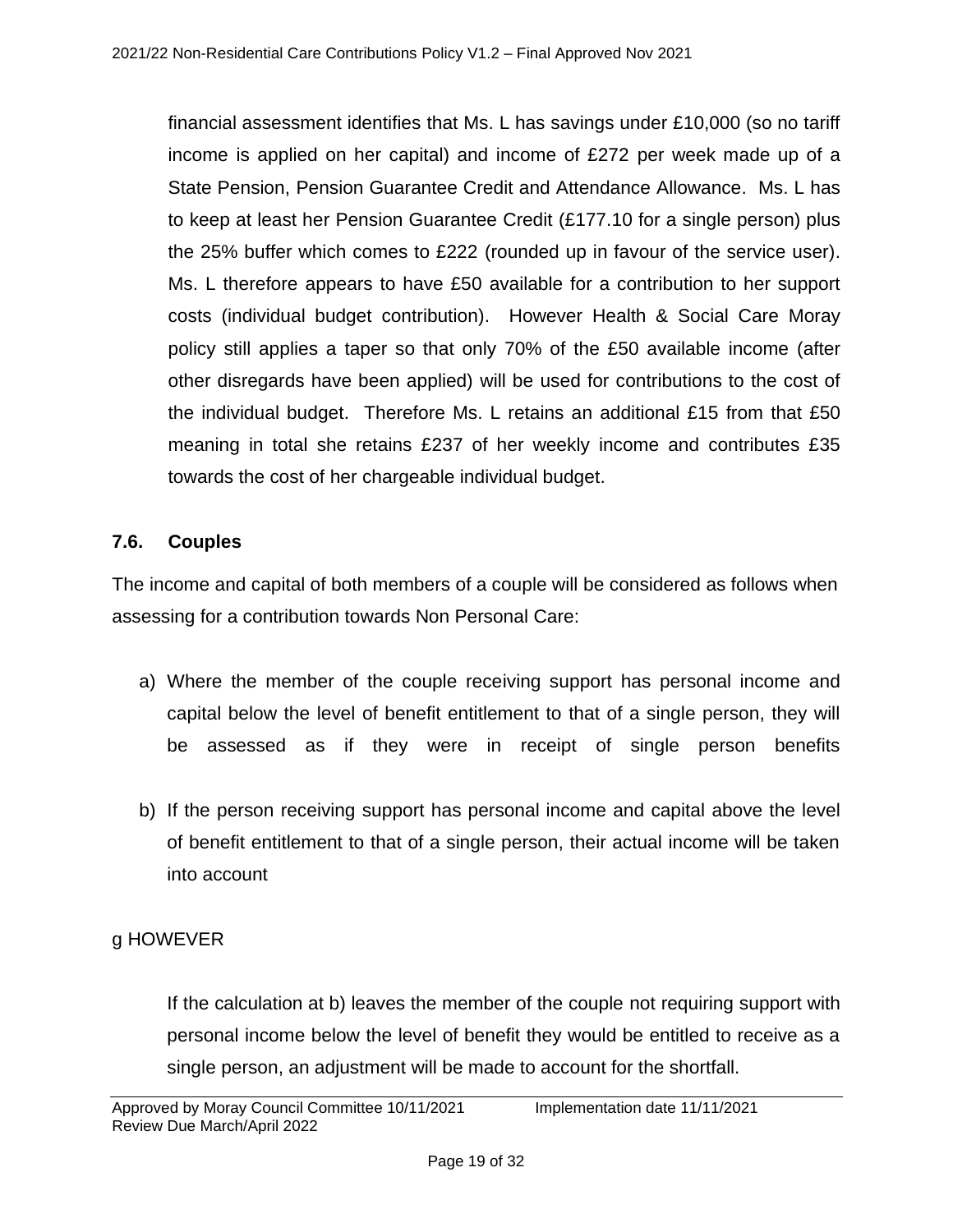c) If the couple are in receipt of joint benefits, all income will be taken into account and couple disregards applied.

When assessing for a contribution towards Non Personal Care joint income and capital will be taken into account and couple disregards applied because both members of the couple may benefit from this type of support (i.e. domestic-type support).

#### **7.7. The final determination of the individual's contribution – The Taper**

To determine the maximum amount an individual is financially assessed as being able to contribute, as described earlier, a Taper of 70% (no change from the previous year) is applied to the service user's available/excess income above their personal allowance (see the previous information/examples).

This is consistent with the Charging Guidance from CoSLA which suggests that each Authority should apply a final taper (from 0% to 100%) to available income so that the service user may retain more of their income and not contribute all of their available/excess weekly income after the other disregards have applied. This is consistent with maximising the service user's ability to live independently and with dignity. Setting the taper at less than 100% enables the person to retain an additional amount above their personal allowance (plus 25%). This is consistent with maximising independent living and economic participation in the community for service users (as discussed in the COSLA Charging Guidance).

A service user who is able to contribute from their income will therefore be required to contribute to their individual budget 70% of the income assessed as being available (after their personal allowance and other disregards have been applied - see the above example in section 7.5).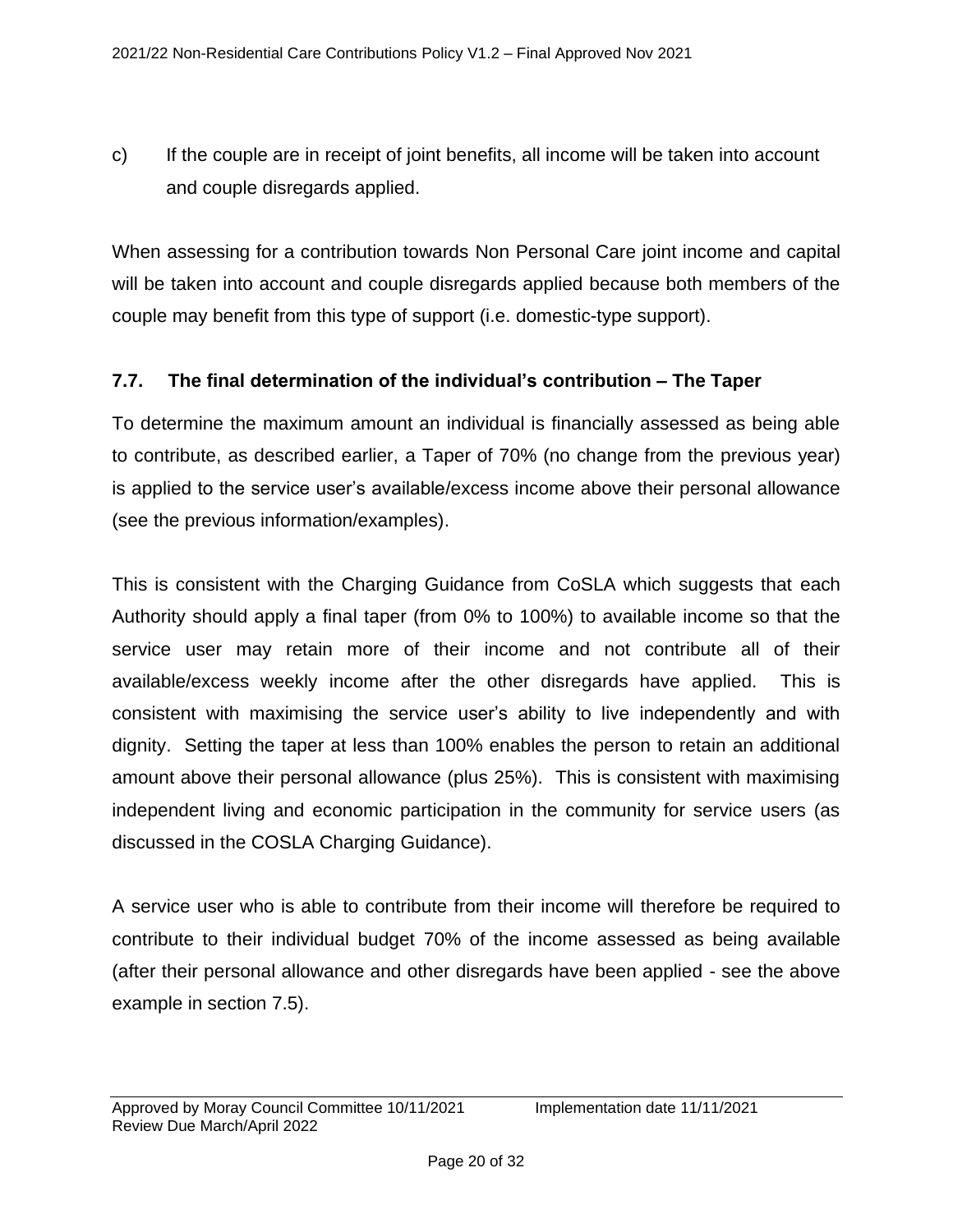The taper level is kept under review to account for other changes impacting on service user contributions/care costs (for example, the extension of free personal care to people under 65 who have eligible support needs, increases in or freezing of benefits by the DWP, introduction of, increases or freezes in the cost of support charged for at a **flat rate** (see below - additional to any contribution towards an Individual Budget) such as for the maintenance of community alarms, or stair lifts etc.) and balancing that with HSCM need to raise the income required to provide sustainable and quality services/support for all eligible service users in the local population. This balancing of contribution levels with raising income to provide services is consistent with the guidance from COSLA on charging for non-residential care and support.

**Please note**: as stated above there may be some **flat rate charges**, separate and additional to a contribution towards an Individual Budget under Self-directed Support (SDS) that **sit outside the Contributions Policy** (which is only concerned with the contribution towards an Individual Budget). It is important to evaluate the likely impact of the introduction of additional flat rate charges or increasing existing flat rate charges before implementing them as these are an additional cost to the service user above and beyond the assessed contribution to their SDS Individual Budget. It is only the financial assessment and assessed contribution (under this policy) to the service user's Individual Budget that is mindful of their weekly Minimum Income Guarantee/charging threshold (i.e. Pension Guarantee Credit plus 25% buffer for someone over pension age). As such, in line with the CoSLA charging guidance (contributions/charging should be human rights compatible, ensuring dignity, maximising independence and maximising economic participation in the community for service users) any additional flat rate charges that sit outside the contributions policy will be evaluated and kept under review to ensure the policy and overall charging/contributions system is compatible with these principles.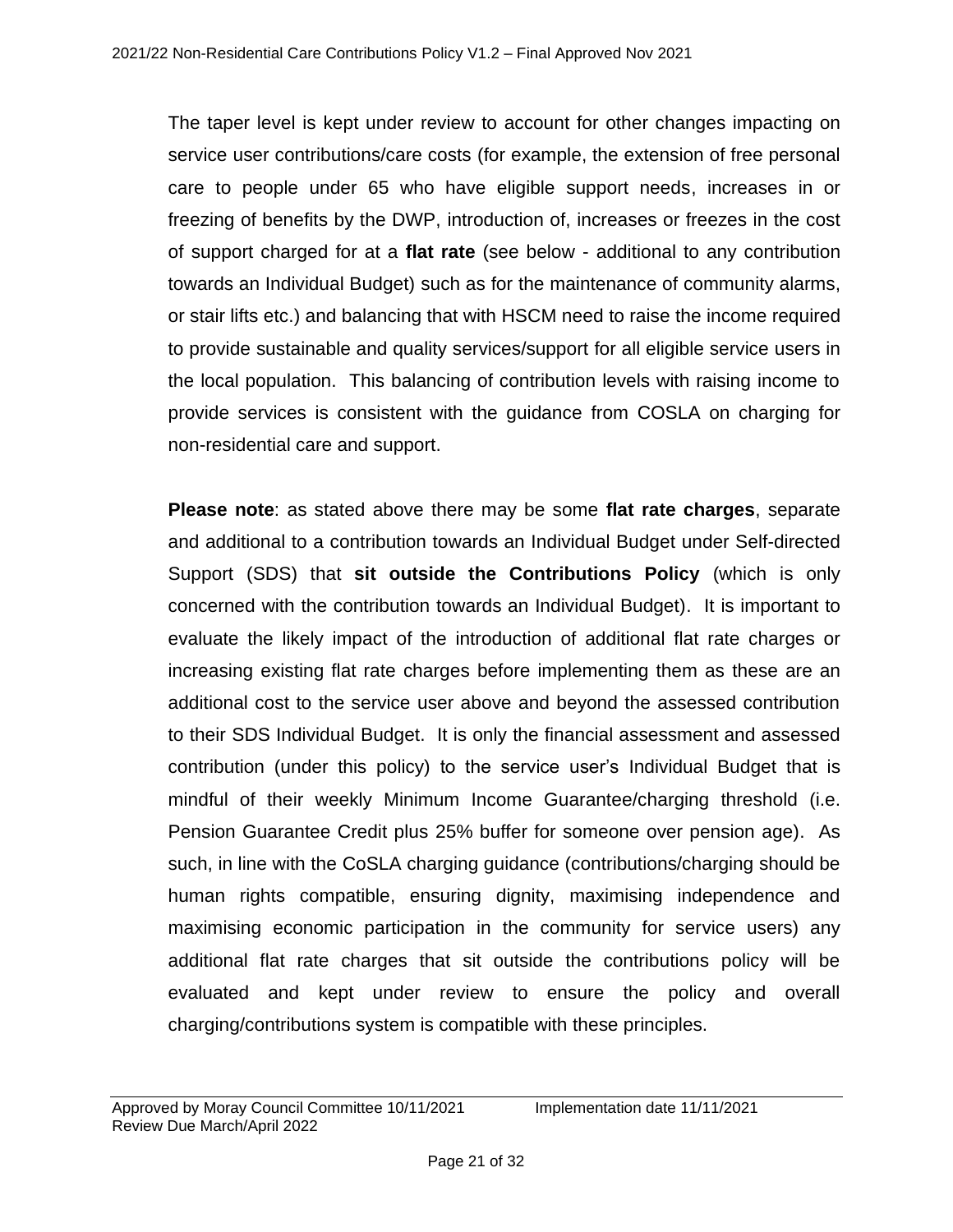#### **7.8 Deprivation of Capital**

This is a term used to describe a situation where someone has deliberately transferred to another person or spent capital/savings to avoid costs associated with their care/support. There can be many reasons for transferring or spending capital/savings and not all of them would amount to deprivation of capital. The council needs to make a decision (if it appears during a financial assessment that there may have been a transfer or large spend of capital/savings) based on the circumstances of each case and factors could include; the health of the person when capital was spent or transferred, the timing of the transfer or spend (was it at a time when the person could have anticipated the need for care/support), what it was spent on (i.e. was it spent to meet support needs that could not be met by other means, or otherwise), the type of capital (the council should only consider questions of deprivation of capital when the person ceases to possess capital which would otherwise have been taken into account in a financial assessment), the method/nature of transfer (and whether it constitutes or otherwise 'acceptable evidence of disposal/transfer') etc.

In any case where it has been decided that a deliberate deprivation of capital has taken place, the council may treat the person as still having the actual capital that was transferred/disposed of or spent when completing the financial assessment (and calculating any contribution for care/support). The Charging Appeals and Complaints processes are still available in these circumstances.

## **8. Agreeing and paying the individual's financial contribution**

This relates to **service users** (unpaid carers will not have to contribute to the cost of support they are eligible for). Before arrangements are put in place for an individual budget to start, the individual will be asked to agree the level of the financial contribution they are being asked to make towards their chargeable individual budget.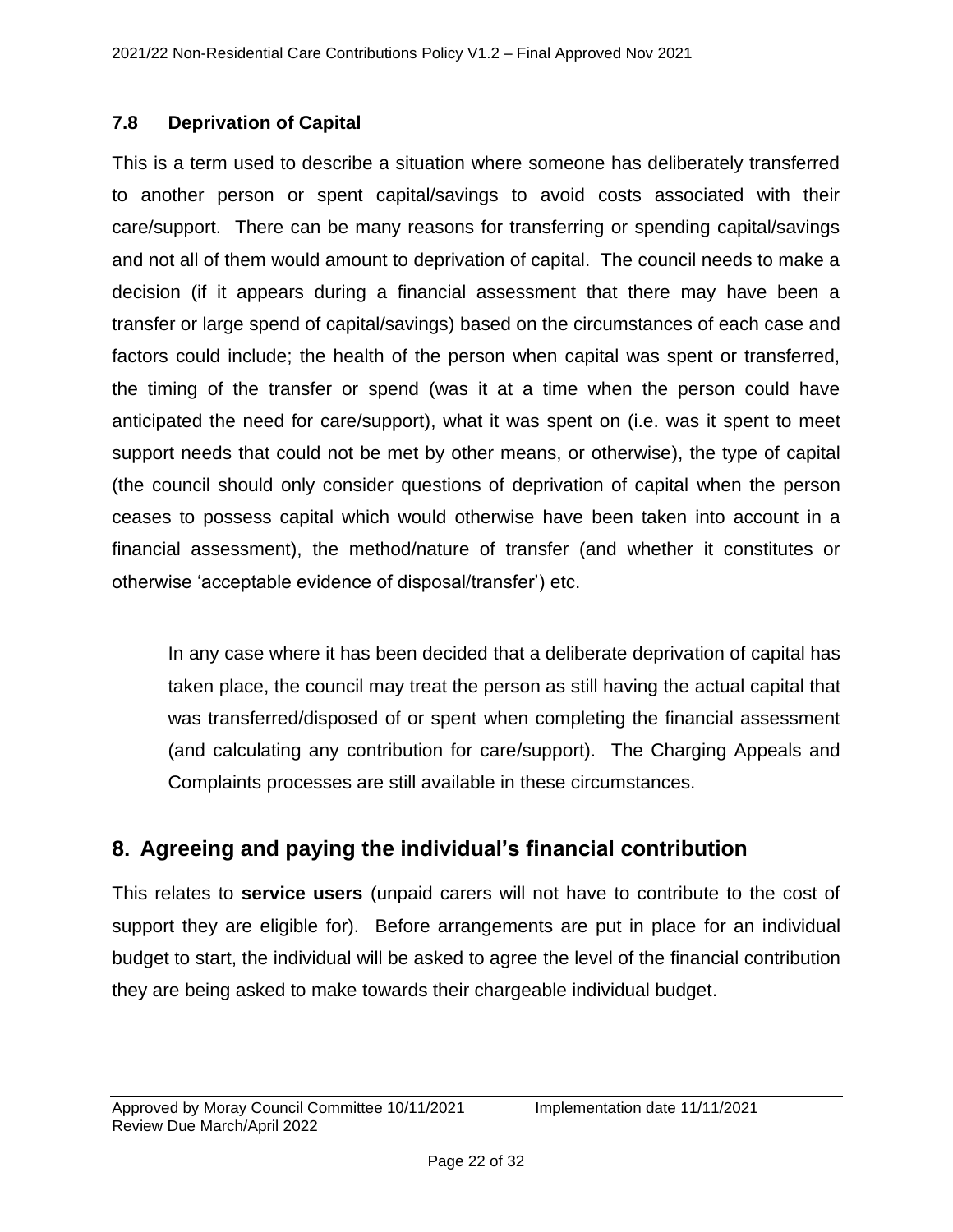## Introduction of the prepayment card for contributions from service users receiving Direct Payments only (Option 1 of SDS)

As stated previously, HSCM is implementing prepayment cards for service users who receive a Direct Payment (Option 1 of SDS) and who are not supported by one of HSCM's approved managed account payroll providers (and therefore not directly employing a Personal Assistant). In relation to the contribution from the service user, the card provider can support/facilitate the contribution being paid onto the card, and can also provide reports to the Self-directed Support team when accounts have been inactive, have no contingency, have excessive spend or the service user contribution is not paid in. This allows for any issues to be identified prior to the financial reviews of the accounts and can be addressed more quickly.

Where a managed account payroll provider is used, the contribution is to be made into the designated bank account. The payroll provider will notify the SDS team when a required contribution is not made, when accounts are inactive, have no contingency or have excessive spend.

If the service user does not agree their level of financial contribution to their weekly individual budget (whether they choose a Direct Payment (option 1 of SDS) or any of the other SDS Options)) they can ask for the financial assessment to be reviewed, explaining why they consider the original calculation is incorrect.

If they remain dissatisfied with the outcome they will be referred to Health & Social Care Moray's Community Care Charging Appeals Group in the first instance.

## <span id="page-22-0"></span>**9. Appeals**

This relates to **service users** (unpaid carers will not be required to contribute towards the cost of support they are eligible for). The Charging Appeals Group will consider requests for additional disregards to be applied to the financial assessment (such as an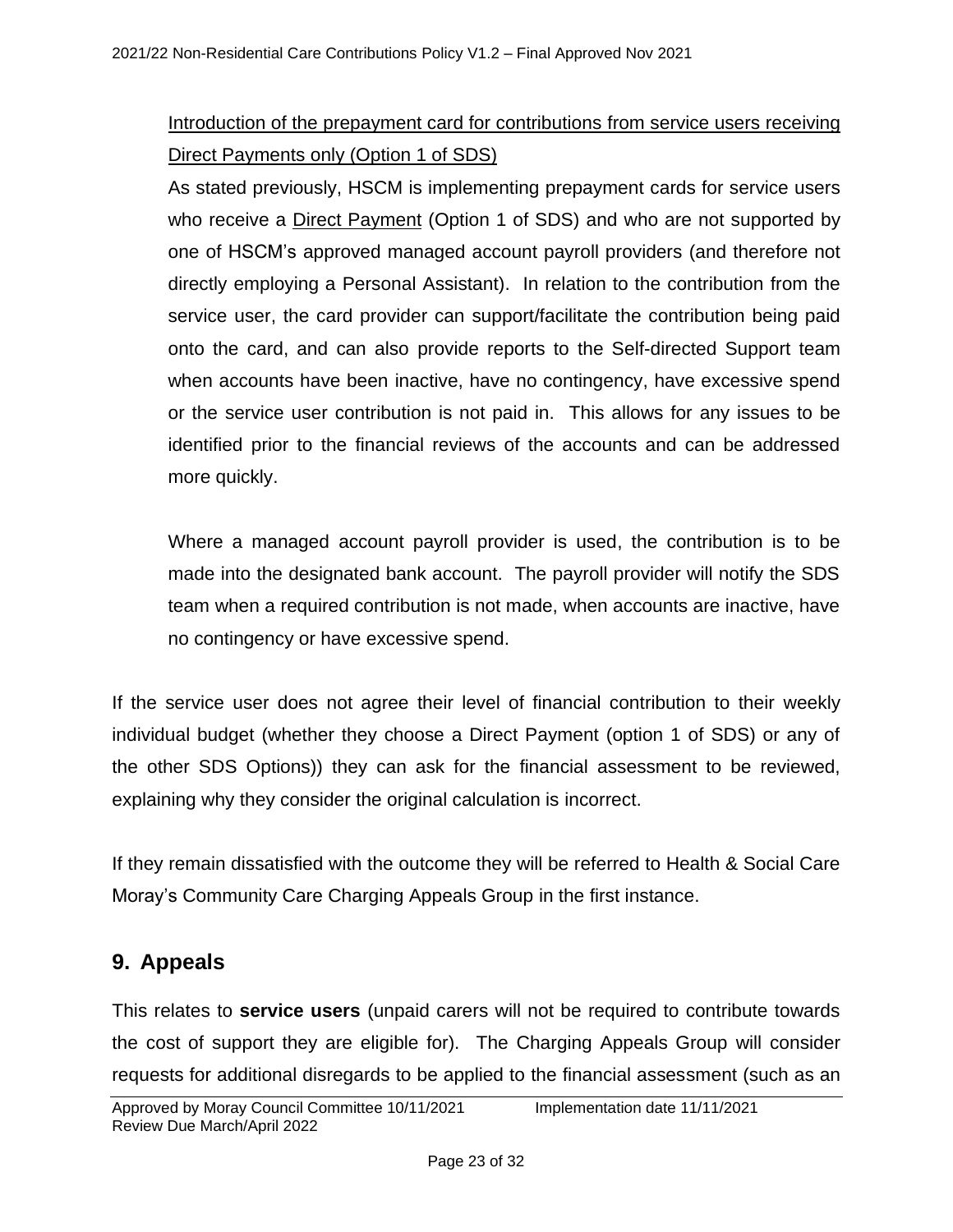amount towards Disability-Related Expenses if someone accessing care support is also in receipt of a disability benefit such as Attendance Allowance or Personal Independence Payment and has extra expenses – a non-exhaustive list of examples is outlined in section 6.34 of the [CoSLA guidance](https://www.cosla.gov.uk/about-cosla/our-teams/health-and-social-care/social-care-charging-information) - directly attributable to their disability).

The individual or their representative will be invited to write to the Community Care Finance Officer outlining the additional costs/disregards they feel should be taken into account. As per COSLA Guidance HSCM applies local discretion on a case-by-case basis, taking into account personal circumstances, where such appeals are made.

## Contributions towards the service user's individual budget once the care/support ends

The care and support could end for a number of reasons including; the service user moving into permanent residential care (care home), the death of the service user or the service user simply deciding to end the care and support.

Previously, this has led to situations where a contribution has continued, in some cases, after the care and support has ended. For example, if a large amount of the budget was spent on an expensive item/service to meet eligible care and support needs at the start of the financial year only for the care and support to end soon after (therefore the service user having contributed less at that point than they should have done as a percentage of the total amount spent from their Individual Budget to that point). This could be complicated and could seem unreasonable to service users leading to complaints or appeals. That was because although the financial assessment for a possible service user contribution was generally worked out using their weekly income, the individual budget was traditionally worked out as the amount required in one year or an annual budget divided generally into weekly amounts, to meet that service users eligible care and support needs.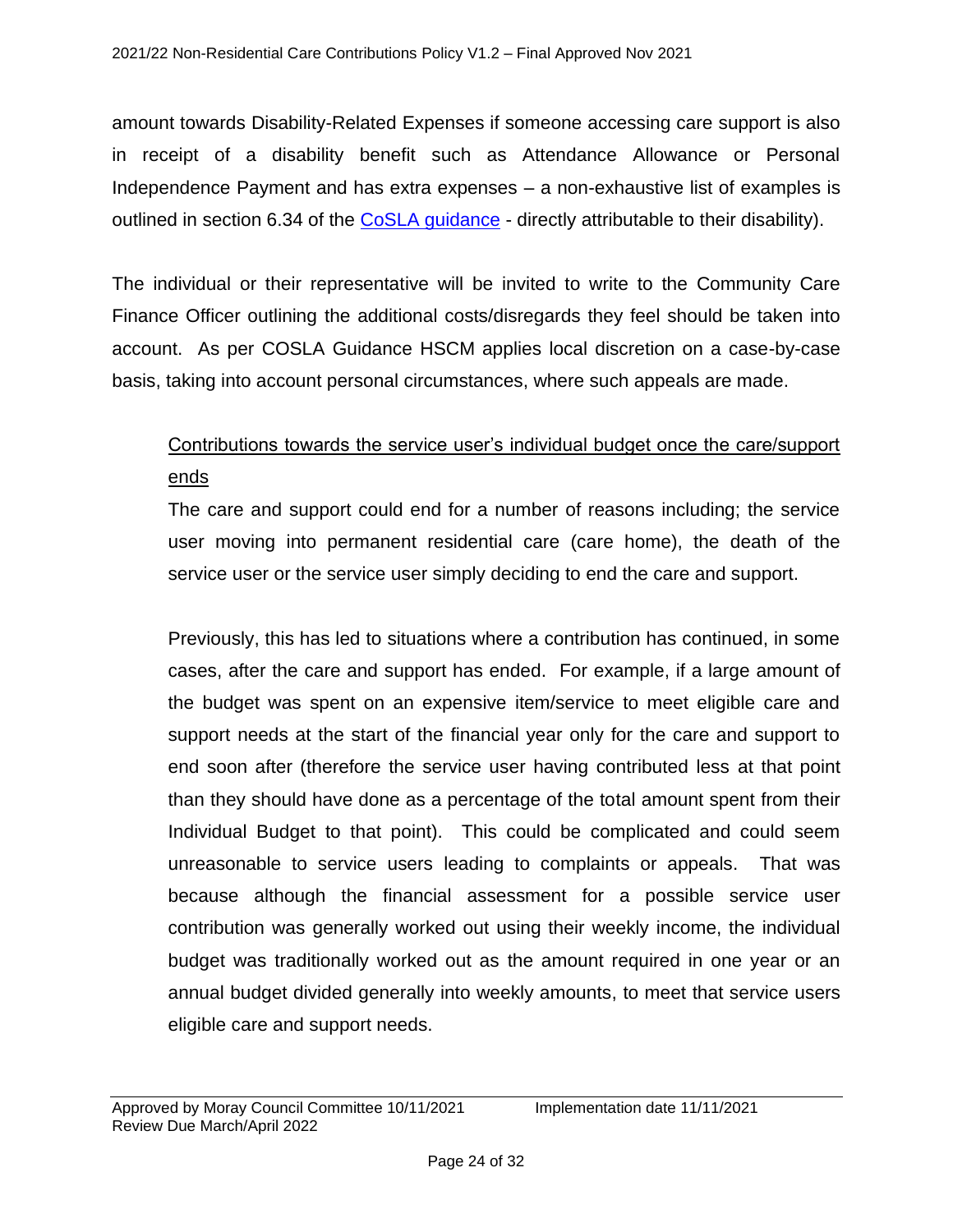HSCM will no longer (once current service user's annual budget cycles have ended), seek contributions towards the cost of an individual budget after the care and support has ended. To ensure this we have reverted back from an annual budget to the individual budget being a weekly budget which may include our contribution and a contribution from the service user's available/excess weekly income (where the support is chargeable and not free and where a financial assessment has concluded the service user is able to contribute).

#### <span id="page-24-0"></span>**10. Permanent Residential Care**

There is a separate Guidance [\(Charging for Residential Accommodation Guide –](https://www.gov.scot/policies/social-care/social-care-support/#care homes) [CRAG\)](https://www.gov.scot/policies/social-care/social-care-support/#care homes) on paying to the cost of residential care. There is also information on Age Scotland's [Care Home Funding](https://www.ageuk.org.uk/scotland/information-advice/care-and-support/care-homes/) Factsheet.

#### **11. Equalities Statement**

Health & Social Care Moray endeavours not to negatively discriminate on any grounds. Health & Social Care Moray advocates and is committed to equalities and recognises its responsibilities in this regard. Health & Social Care Moray will ensure the fair treatment of all individuals and where any individual feels that they have been unfairly discriminated against, that individual shall have recourse against Health & Social Care Moray in line with the grievance and harassment procedures.

In relation to equality of information provision, Health & Social Care Moray will ensure that all communications with individuals are in plain English, and shall publish all information and documentation in a variety of formats and languages. Where required, Health & Social Care Moray will use the services of its translation team to enable effective communication between us and the individual. Where an individual has sight, hearing or other difficulties, we will arrange for information to be provided in the most appropriate format to meet that individual's needs. We will also ensure that there are no physical barriers that could prohibit face to face communications.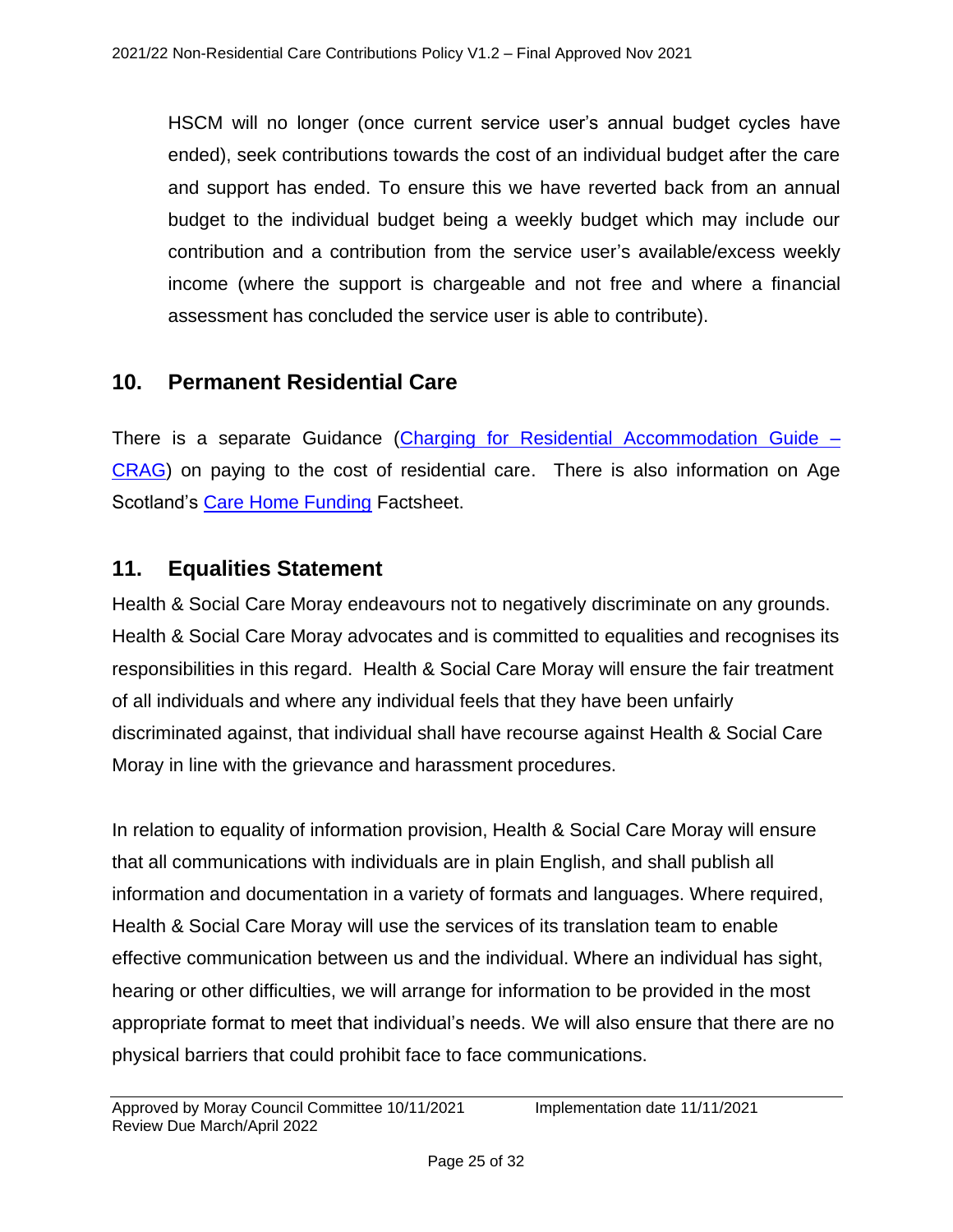If there is a complaint about discrimination, click on the link below for the reporting form and procedure: [http://www.moray.gov.uk/downloads/file62366.pdf.](http://www.moray.gov.uk/downloads/file62366.pdf)

### <span id="page-25-0"></span>**12. Data Protection**

Data Protection Legislation, including the Data Protection Act 2018 (DPA) and the General Data protection Regulations (GDPR), governs the way information is obtained, recorded, stored, used and destroyed. Data protection is the responsibility of everyone and data protection legislation gives individuals rights to know how personal information can be collected, used and stored. Health & Social Care Moray complies with all the requirements of the legislation and ensures that personal data is processed lawfully, fairly and in a transparent manner; that it is used for the purpose it was intended and that only relevant information is used. Health & Social Care Moray will ensure that information held is accurate, and where necessary kept up to date, and, that appropriate measures are taken that would prevent the unauthorised or unlawful use of any personal information.

Any sharing of data between NHS Grampian and the Health & Social Care Moray is carried out in accordance with the Information Sharing Protocols between the two bodies. Refer to the Single Shared Assessment page of the intranet, particularly the Practitioner Leaflet v5.0 and the Information Sharing without Consent Protocol.

The Council's Data Protection Officer is Alison Morris, Records and Heritage Manager. For more information please see the Council's DPA Guide: [http://intranet.moray.gov.uk/Information\\_management/information\\_security.htm](http://intranet.moray.gov.uk/Information_management/information_security.htm) or [http://www.moray.gov.uk/moray\\_standard/page\\_119859.html](http://www.moray.gov.uk/moray_standard/page_119859.html) for Subject Access Request information.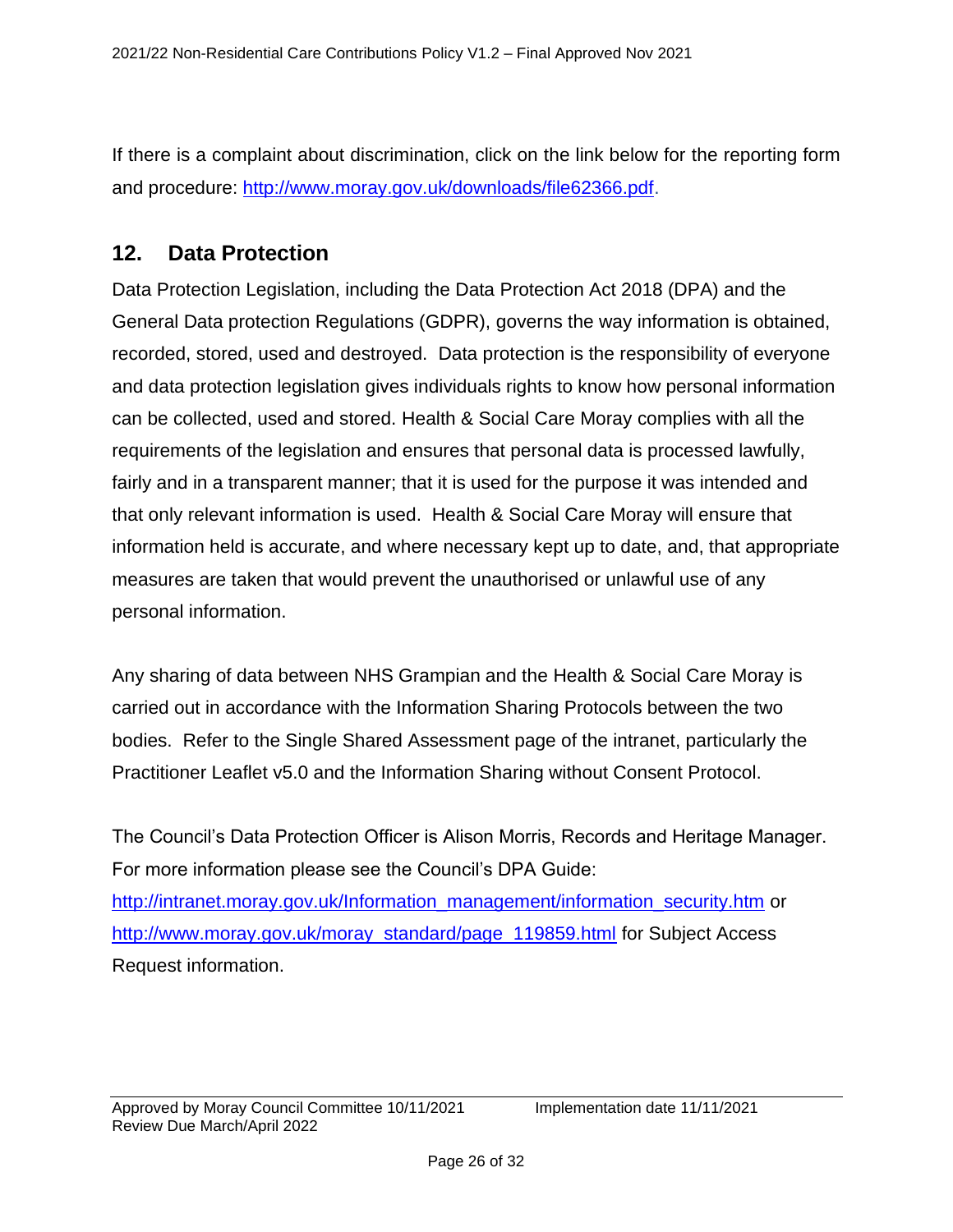### <span id="page-26-0"></span>**13. Freedom of Information**

The purpose of the Freedom of Information (Scotland) Act 2002 is to "provide a right of access by the public to information held by public authorities". In terms of section 1 of the Act, the general entitlement is that a "person who requests information from a Scottish public authority which holds it is entitled to be given it by the authority". Information that a person is entitled to is the information held by the public authority at the time that the request is made. This is a complex area of the law that can overlap with the Data Protection Act and other legislation.

Please see the following link for guidance to the law in Scotland; <http://www.itspublicknowledge.info/Law/FOISA-EIRsGuidance/Briefings.aspx>

All FOI requests to Health & Social Care Moray should be directed to the FOI team via [info@moray.gov.uk.](mailto:info@moray.gov.uk) More information is available: [http://www.moray.gov.uk/moray\\_standard/page\\_53728.html.](http://www.moray.gov.uk/moray_standard/page_53728.html)

## <span id="page-26-1"></span>**14. Human Rights Act**

In October 2007 the three equalities commissions: Racial Equality, Disability Rights and Equal Opportunities were merged to form one Commission: **The Equality &** 

#### **Human Rights Commission (Scotland)**

[https://www.equalityhumanrights.com/en/commission-scotland.](https://www.equalityhumanrights.com/en/commission-scotland)

The main aspects covered in the **Human Rights Act 1998** are:

Right to life; protection from torture; protection from slavery and forced labour; right to liberty and security; right to a fair trial; no punishment without law; right to respect for private and family life; freedom of thought, belief and religion; freedom of expression; freedom of assembly and association; right to marry; protection from discrimination; protection of property; right to education and right to free elections.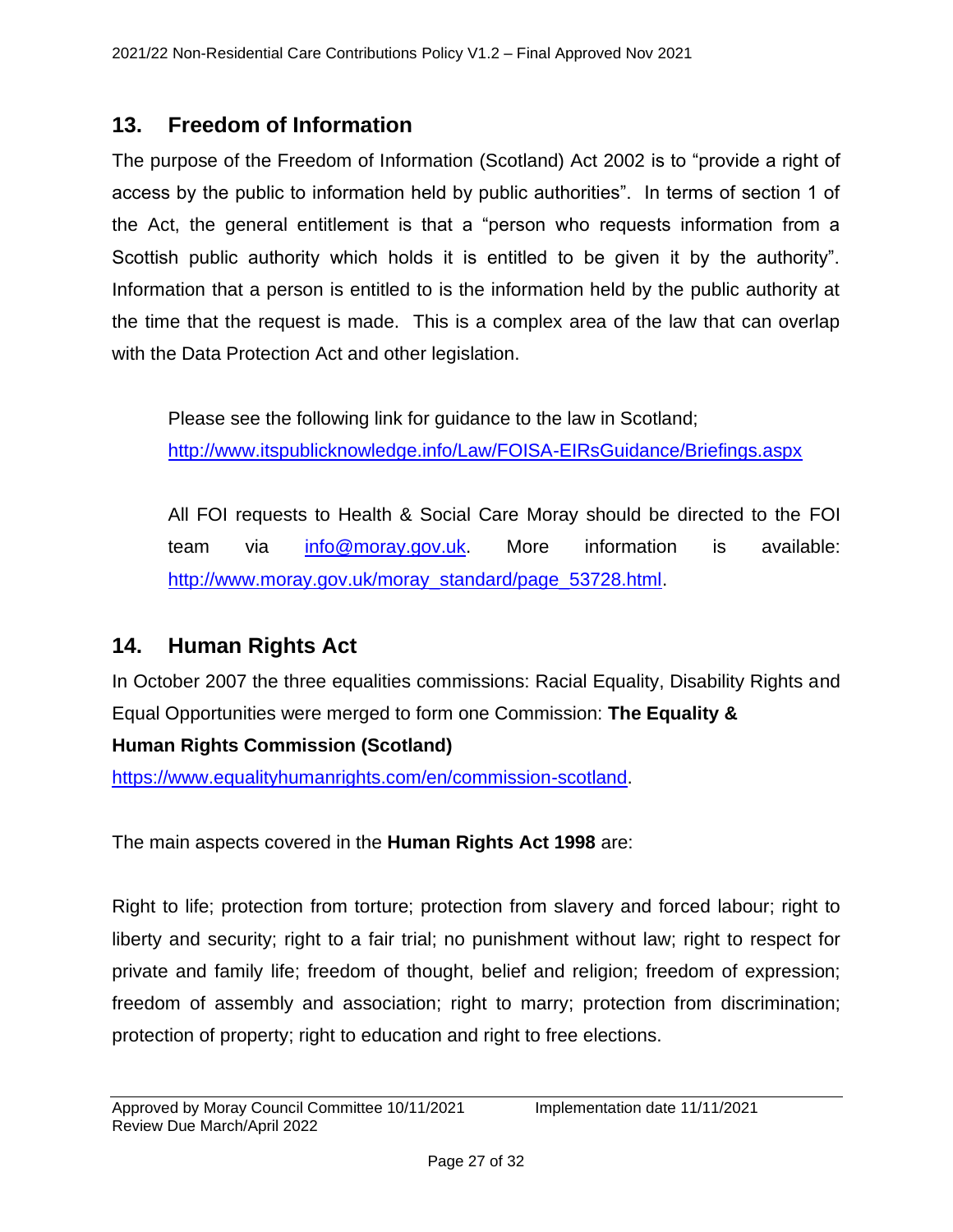The Human Rights Act can overlap with many areas of Health & Social Care Moray's policies, any doubts or queries regarding its effect or implications must be referred to the Legal Services Manager (Litigation and Licensing).

#### <span id="page-27-0"></span>**15. Review and Feedback**

An Equality & Diversity Impact Assessment has been carried out for this Policy.

This policy document has been updated for 2021/22 and will be reviewed thereafter each year and in line with CoSLA/DWP guidance. Specific costs for support documentation such as financial assessment guidance and information booklets/leaflets, held by the Community Care Finance Team will be reviewed annually.

Feedback on this policy from service-users, unpaid carers, the public, nominated Government officials and Health & Social Care Moray staff will be considered at review and amendments, enhancements made to the policy as appropriate.

#### **16. Links to other policies, procedures, guidance and legislation**

This policy is linked to;

- [CoSLA guidance on charging for non-residential care services 2021/22](https://www.cosla.gov.uk/about-cosla/our-teams/health-and-social-care/social-care-charging-information)
- Social Work (Scotland) Act 1968 (Section 87) <http://www.legislation.gov.uk/ukpga/1968/49/section/87>
- Community Care and Health (Scotland) Act 2002 (Part 1 Community Care) <http://www.legislation.gov.uk/asp/2002/5/part/1>
- Social Care (Self-Directed Support) (Scotland) Act 2013 <http://www.legislation.gov.uk/asp/2013/1/contents/enacted>
- [CCD3/2018](https://www.sehd.scot.nhs.uk/publications/CC2018_03.pdf) extension of Free Personal Care to under 65's
- [Carers \(Scotland\) Act 2016 and Statutory Guidance](https://www2.gov.scot/Topics/Health/Support-Social-Care/Unpaid-Carers/Implementation/Guidance)
- **[Eligibility Criteria Policy](http://interchange.moray.gov.uk/int_standard/Page_132716.html)**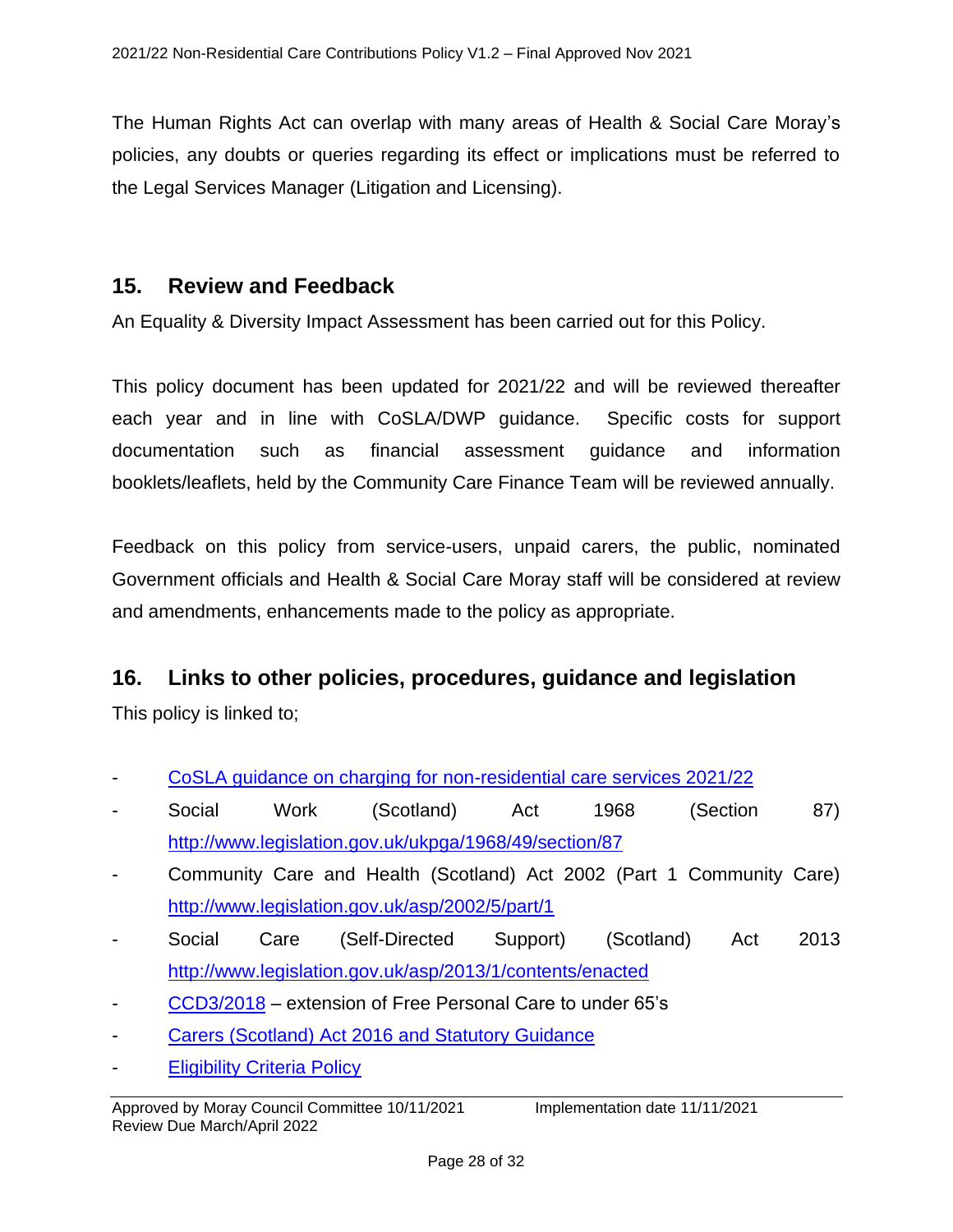- [Self-Directed Support \(SDS\) Policy](http://community.moray.gov.uk/Care/selfdirected/Shared%20Documents/Forms/AllItems.aspx)
- [Self-directed Support \(SDS\) Procedure](http://community.moray.gov.uk/Care/selfdirected/Shared%20Documents/Forms/AllItems.aspx)
- **[Hospital Discharge Policy](http://interchange.moray.gov.uk/int_standard/Page_132716.html)**
- [The Moray \(Partners in Care\) 3 tier policy](http://interchange.moray.gov.uk/int_standard/Page_132716.html)
- Reablement Policy
- **17. Glossary of terms**

**Self-Directed Support** (SDS) – SDS is the support a person chooses; purchases or arranges to meet their agreed health and social care need and achieve the outcomes most important to them. There are 4 options for SDS including a Direct Payment to the service user to purchase and arrange their own care and support (with support to do so if required).

**Contribution** – this is the amount of weekly income the person is assessed as being able to pay towards the care and support they need as part of their SDS Individual Budget.

**Non-residential services** – this is care and support that is provided outside of permanent residential care (i.e. a care home) and can include care at home and in supported or sheltered housing.

**Individual budget** – this is the amount of money Health & Social Care Moray has worked out it will cost to meet the person's eligible care and support needs and personal outcomes.

**Financial assessment** – this is the process of looking at the capital (including savings and investments) and weekly income the person has, to work out how much they can contribute towards the cost of the individual budget to meet their eligible care and support needs and outcomes they have identified as important to them.

**Capital** – this is the term used to describe assets such as savings, investments and property.

**Tariff income** – this is the term used to describe the income that the council assumes someone to have from their capital such as savings if the value is over £6000 (if you are under pension age) or £10,000 (if you are above pension age). This is added to the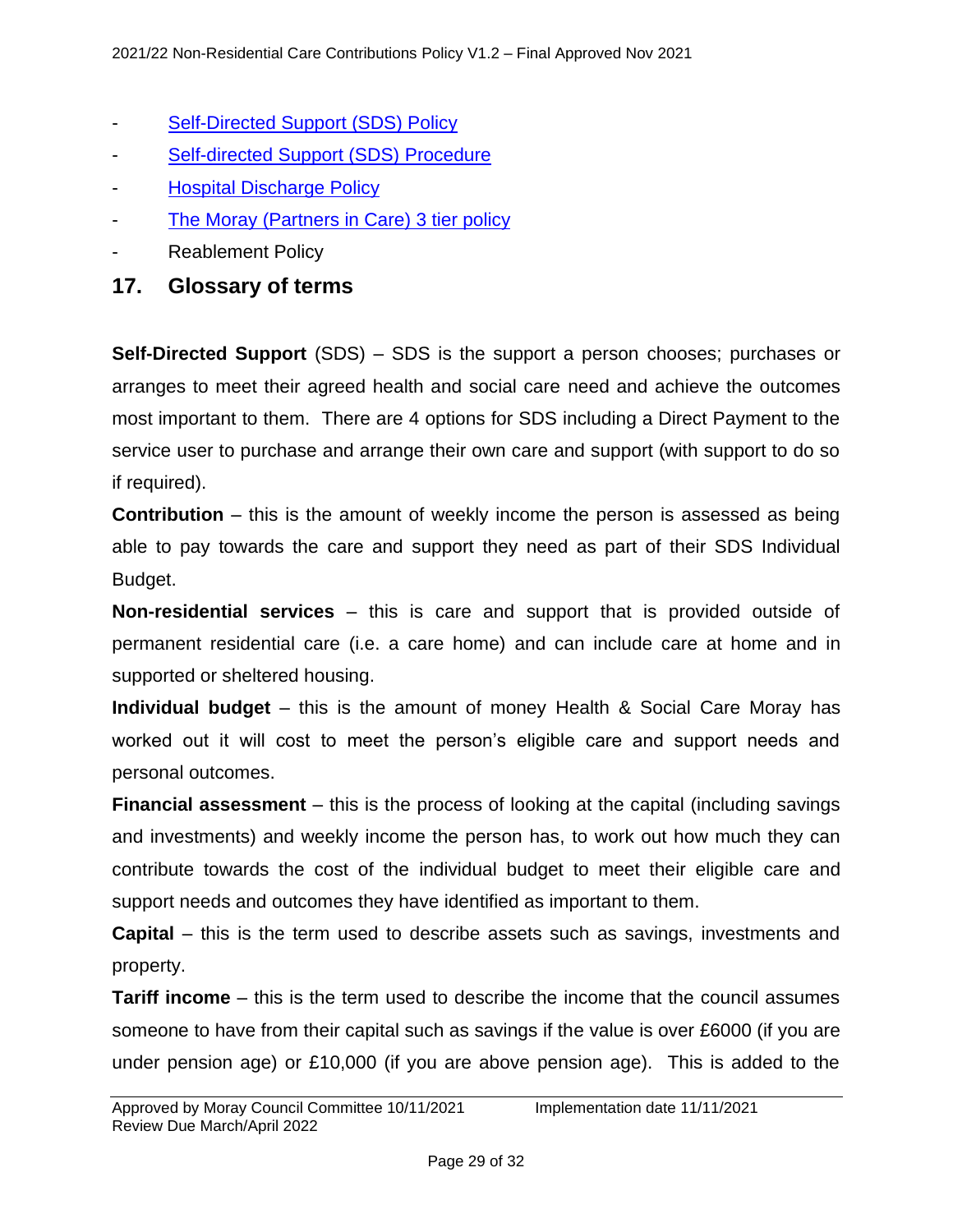person's actual weekly income from benefits, state and occupational pensions etc. to work out the total income someone has each week for the financial assessment.

**Personal allowance** – this is the amount of money the Government has set as the weekly minimum that someone should be entitled to have depending on their circumstances (for example, £163.30 for a single person over pension age who is entitled to Pension Guarantee Credit).

**Buffer/income buffer** – this is the additional income above the personal allowance that the person is entitled to retain (as a minimum) each week to promote and maximise independent living.

**Disability-related expenses** – this is the term to describe the additional costs that someone has due to the disability they have. This could be the cost of extra heating or laundry or a special diet related to the disability. A disregard towards such expenses can increase the amount of income the person may be able to retain above the personal allowance and income buffer. This also promotes/maximises independent living.

**Disability Premium** – an additional amount paid on top of certain benefits such as Income Support and Income-based Jobseekers Allowance if someone is registered blind and/or entitled to, for example, Disability Living Allowance or Personal Independence Payment. For further information see [https://www.gov.uk/disability](https://www.gov.uk/disability-premiums-income-support/overview)[premiums-income-support/overview.](https://www.gov.uk/disability-premiums-income-support/overview) .

**Severe Disability Premium** – an additional amount paid on top of certain benefits (such as Pension Guarantee Credit) depending on the person's circumstances and on the benefits they are entitled to (including Attendance Allowance, middle or high rate care component Disability Living Allowance or standard or enhanced rate daily living component of Personal Independence Payment. For further information see [https://www.gov.uk/disability-premiums-income-support/eligibility.](https://www.gov.uk/disability-premiums-income-support/eligibility)

**Compulsory Treatment Order (CTO)** – an order under the Mental Health (Care & Treatment) (Scotland) Act 2003. It authorises the detention in hospital and/or treatment of a person for a period of six months. The CTO will set out a number of conditions that the person will need to comply with. These conditions will depend on whether the